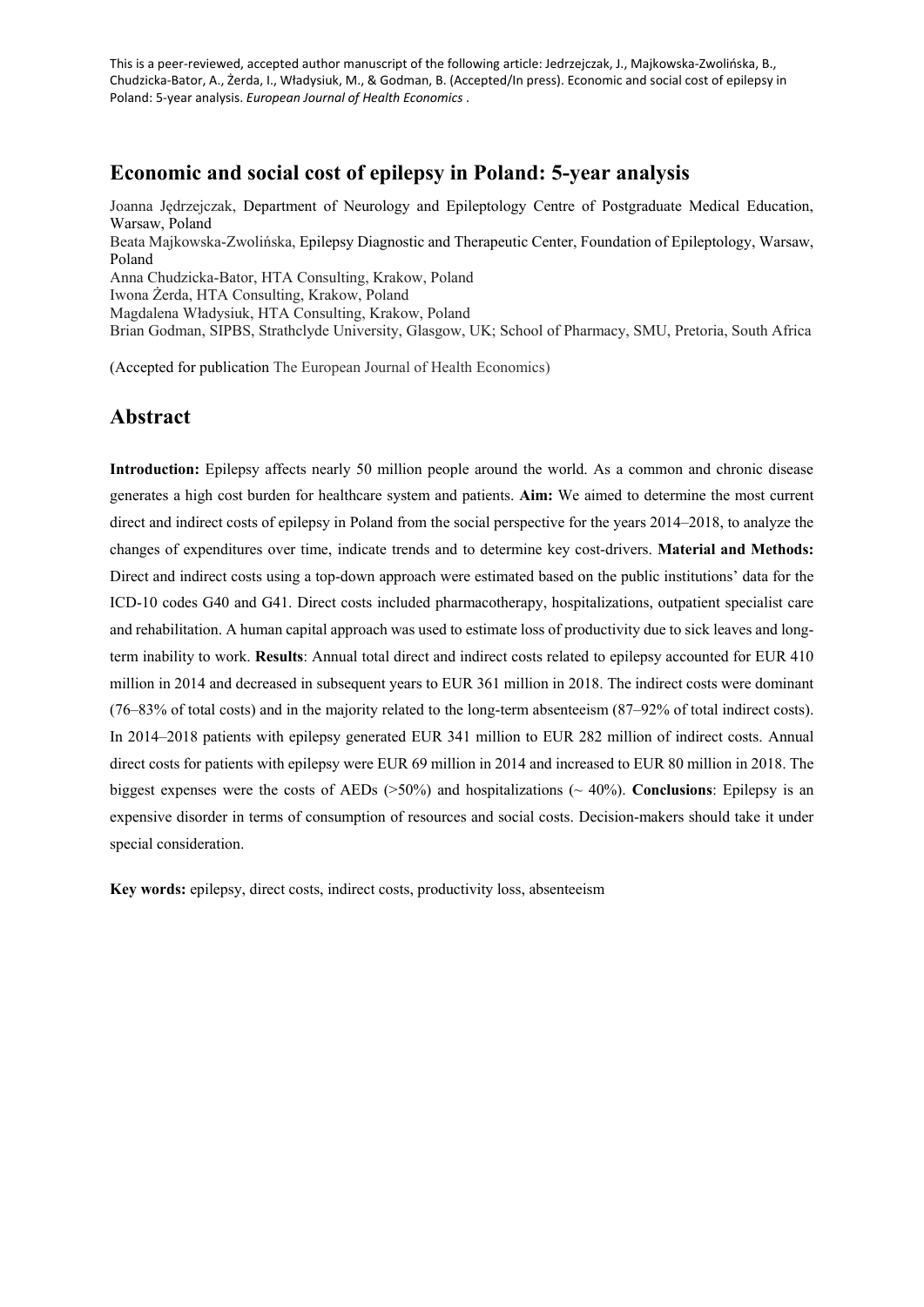# 1. Introduction

Epilepsy is a disorder of the brain characterized by an enduring predisposition to generate epileptic seizures and by the neurobiological, cognitive, psychological, and social consequences of this condition [1]. Currently, it is estimated that up to 50 million people worldwide have epilepsy, making epilepsy one of the most common neurological conditions [2–4]. Overall, it is estimated that approximately five million people are diagnosed with epilepsy each year [3]. According to Polish Ministry of Health [5] in 2016 in Poland lived over six hundred and forty-three thousand people with epilepsy (registered in the public health system after 2009). Prevalence rates are likely to grow due to rising life expectancy worldwide with an increase in the number of people over 80 years of age with potentially epileptogenic brain insults including brain injury, tumors, infections of the brain, and stroke [3, 4].

As a common and chronic disease, epilepsy is associated with a considerable economic burden for both healthcare systems and patients [6, 7], since in most cases epilepsy requires lifelong treatment. Expenses are associated with drug prescriptions, medical consultations, and hospital care as well as surgery where pertinent. Significant costs are related to the treatment of seizures, especially drug resistant epilepsy and status epilepticus. Apart from medical issues epilepsy adversely affects the economic, psychological and social aspects of patients' life measured by reduced quality of life and indirectly also their family, friends, and relatives [8].

Epilepsy has significant economic implications in terms of health care needs and lost productivity at work, reflected by high rates of disability life years (DALYs) [2–4, 9]. According to the World Health Organization (WHO), International League Against Epilepsy (ILAE) and International Bureau for Epilepsy (IBE), epilepsy accounts for over 13 million disability-adjusted life years (DALYs) globally and is responsible for more than 0.5% of the global burden of disease (GBD) [10]. It is ranked as the second most burdensome neurologic disorder worldwide in terms of DALYs [11]; however, this is decreasing [2]. Epilepsy also has a considerable burden on patients and their families [12–14]. An increase in seizure frequency and severity combined with co-morbid conditions appreciably reduces health related quality of life of patients with epilepsy. However, the burden of epilepsy is very often neglected in public health at a global and national level leading to calls by the WHO for countries to take increased action against epilepsy and its consequences [3].

Current data on economic burden of epilepsy in European countries, in particular in Poland, is limited. A systematic review by Allers et al. [6] shows that previously conducted analyses on burden of epilepsy had focused mainly on direct costs of illness, while indirect costs had been neglected since they are not easy to estimate due to lack of reliable and sufficient data. Since then, more recent studies have estimate both the direct and indirect costs of epilepsy [15–23]. However, estimated costs in epilepsy do vary among countries due to differences between healthcare and social benefit systems.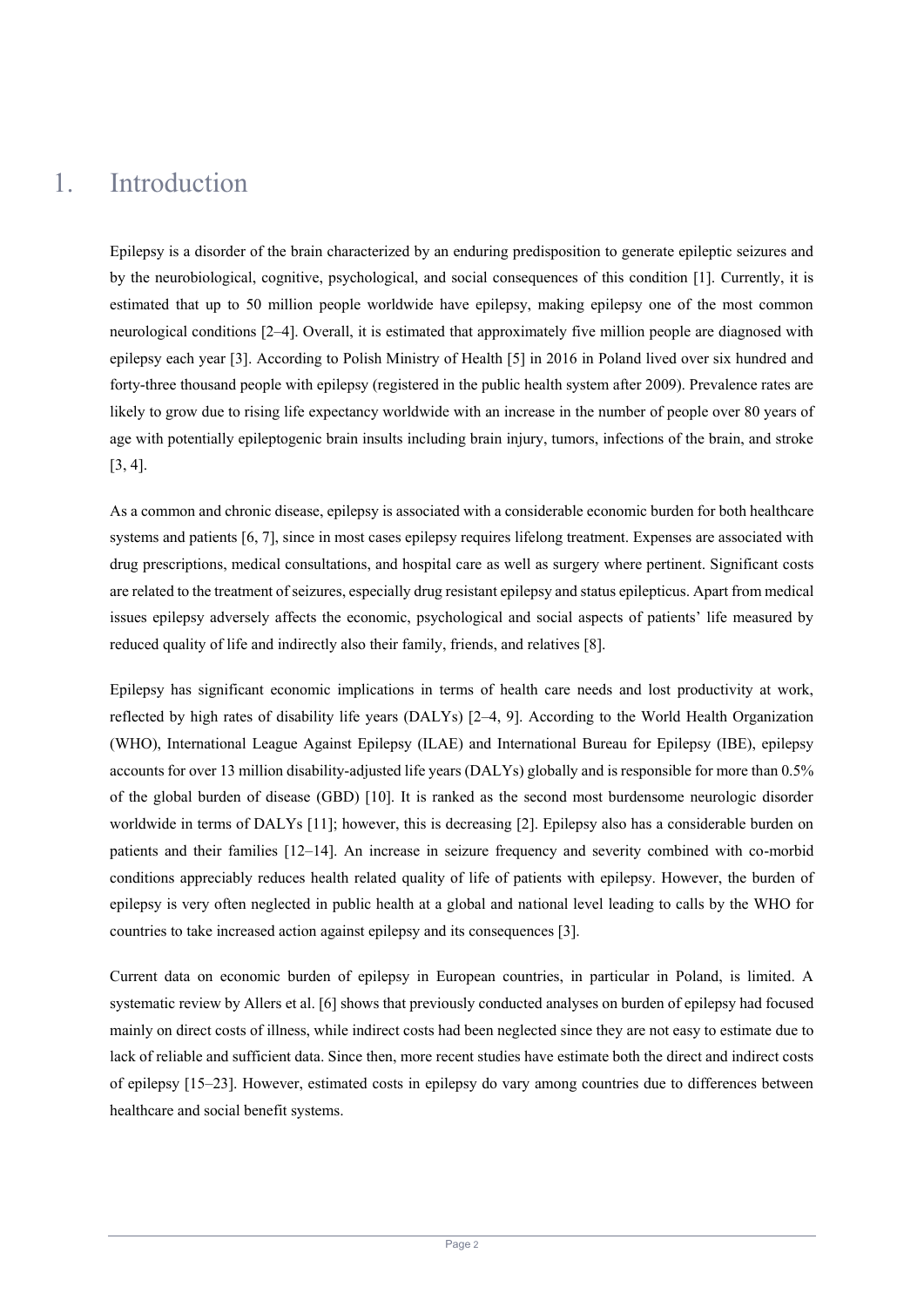In publications discussing the economic burden for Poland different methods have been used (bottom-up design [24] and top-down approach [20]), which makes it challenging to compare the results and to draw clear conclusions.

Consequently, we wanted to address this concern in Poland given the increasing recognition of the clinical and economic burden of epilepsy and the need to instigate pertinent policies to enhance the care of such patients and their families.

# **1.1. Aim**

In view of this, the aims of this study were multiple. Firstly, to determine current direct and indirect costs of epilepsy in Poland from a social perspective based on the data from public institutions for 2014–2018. Secondly, to analyze the changes in different aspects of expenditure over time and indicate pertinent trends. Lastly, to determine key cost-drivers that could influence future treatment policies.

# 2. Material and Methods

# **2.1. General costs and sources**

We estimated costs using a top-down approach since detailed patient level data is currently not available in Poland.

Bottom-up costing methods are more feasible where procedures are frequently performed and/or detailed resource use data are available as seen with patient-level data. In such cases bottom-up calculations provide more detailed analysis particularly for selected risk factors as well as to compare subgroup results. In comparison, top-down methods require access to expenditure data from centralized systems, which often is difficult or even may not be possible. Nevertheless, once that engagement is established and access is provided, top-down method may provide more general insight in the costs related with epilepsy in a given country [25].

For this study, data from the Narodowy Fundusz Zdrowia (NFZ, National Health Fund), Zakład Ubezpieczeń Społecznych (ZUS, Social Insurance Institution) and Kasa Rolniczego Ubezpieczenia Społecznego (KRUS, Agricultural Social Insurance Fund) databases for the ICD-10 codes G40 and G41 were collected. The analysis covers data for both patients with epilepsy and patients with status epilepticus.

In Poland the public health insurance system is obligatory for the vast majority of the population, and it is not possible to opt out. The official coverage in 2018 was approx. 88%. The percentage is however an underestimate due to the inclusion of Polish citizens living abroad but still registered as residents in Poland. The private care system in Poland exists but its extent is limited. Consequently, this data was not included in analysis. In addition, we wanted to focus on the public healthcare system.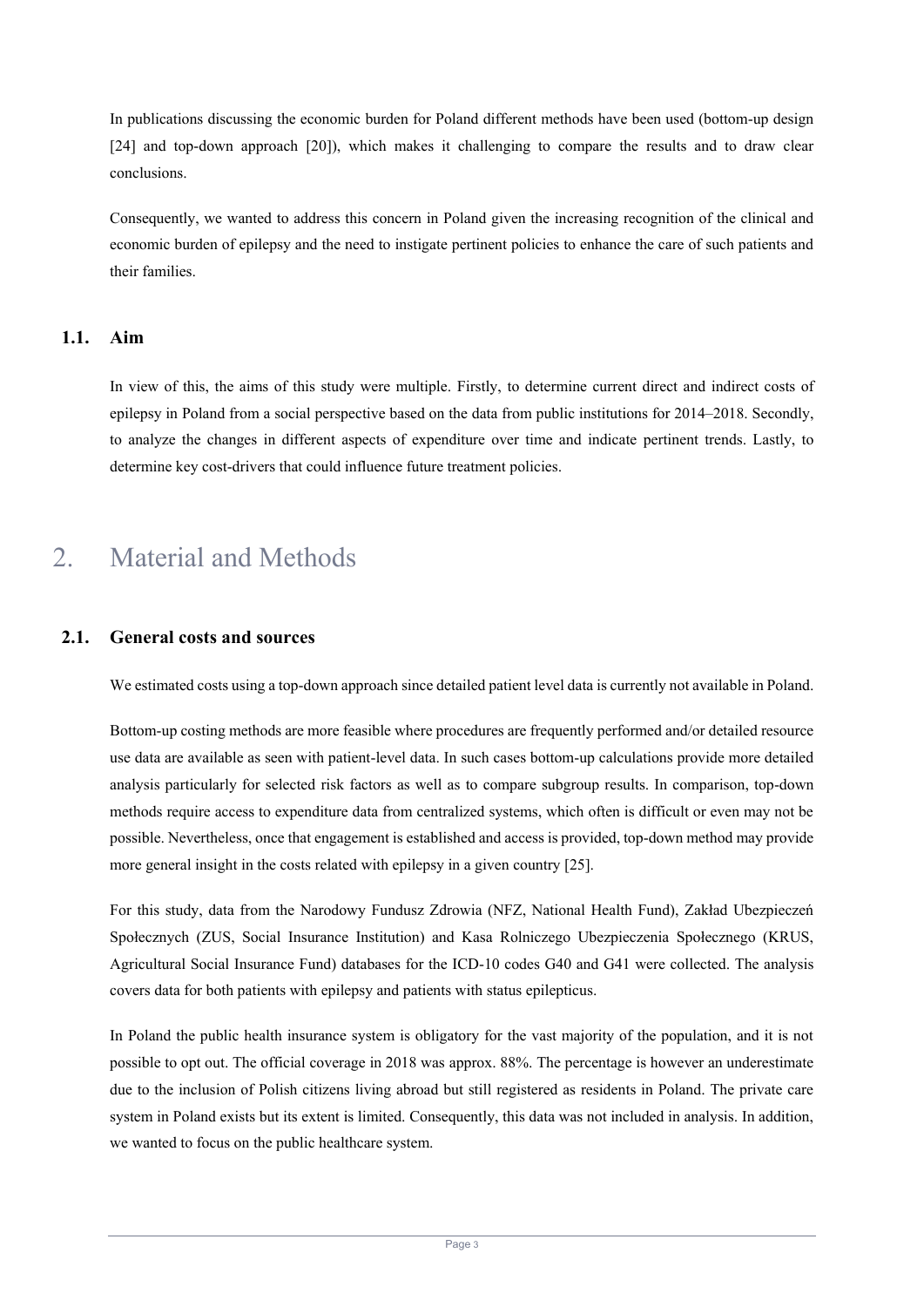The NFZ remains the principal payer in the public health care system [26]. There is no cost-sharing for patients attending primary care, outpatient specialist care, emergency medical care or inpatient care; however, co-payment for medicines is relatively high. Typically, there is a flat-rate co-payment (PLN 3.20, i.e. EUR 0.74) coupled with a 0%, 30% and 50% co-payment of medicines on the reimbursement limit. Hospitalizations are financed based on their Diagnosis Related Groups (DRGs) and separate benefit catalogues. Health care products in the catalogues are defined through specific diagnoses (according to ICD-10 classification) or procedures (according to ICD-9 classification), and hospitals receive a flat payment per admission based on the point value of a given condition. That payment is calculated to cover all hospital costs incurred during a patient's hospital stay and includes medical consultations, diagnostic tests, medicines, and procedures. The main groups dedicated to epilepsy in the DRG system are A66, A67, and P23 (only for children) and the tariffs imposed by NFZ are EUR 219.8, EUR 997.4, and EUR 808.4 respectively. Funding of outpatient specialist care is based on the catalogue of visits classified by the type and number of services that can be provided within the visit with a flat point value calculated to cover their costs. The cost of the basic neurological visit imposed by NFZ is approximately EUR 7.9 for adults and EUR 8.1 for children. Funding of rehabilitation is similar at EUR 59.5 per day.

The disability pensions and sickness insurances in Poland as a part of the social insurance system are managed mainly by two main institutions: ZUS and KRUS. They both cover each year 15.8 and 1.4 million of people respectively, which represents 54% of Polish citizens aged 15 years or more [27, 28].

# **2.2. Direct and indirect costs**

The economic and social costs included in this study include both direct and indirect costs. All costs were measured in the Polish currency and were converted into euros using the middle exchange rate for EUR/PLN in the years 2014–2018 provided by National Bank of Poland [29]. Estimations in PLN are provided in the Supplementary Material.

#### **2.2.1. Direct costs**

Data collected include the costs of pharmacotherapy excluding patients' co-payment, hospitalizations (including pharmacological, surgical treatment, and stimulation methods), outpatient specialist care and rehabilitation. In the analysis, NFZ resource use and expenditure data for each year in 2014–2018 for children and adults who have been registered in the NFZ system with the ICD-10 codes G40 and/or G41 were included in the analysis. We excluded patient co-payments as the focus for direct costs was the public payer, i.e. NFZ.

# **2.2.2. Indirect costs**

Estimates were based on the data provided and published by ZUS and KRUS [27, 28] on the number of disability living allowances (DLA). These were grouped by the duration of DLA and the age of the transition to DLA, and the number of days of sick leave due to epilepsy (G40 and/or G41 according to the ICD-10 classification) issued in each year between 2014 and 2018, as well as data of the on the Polish general population age structure [30].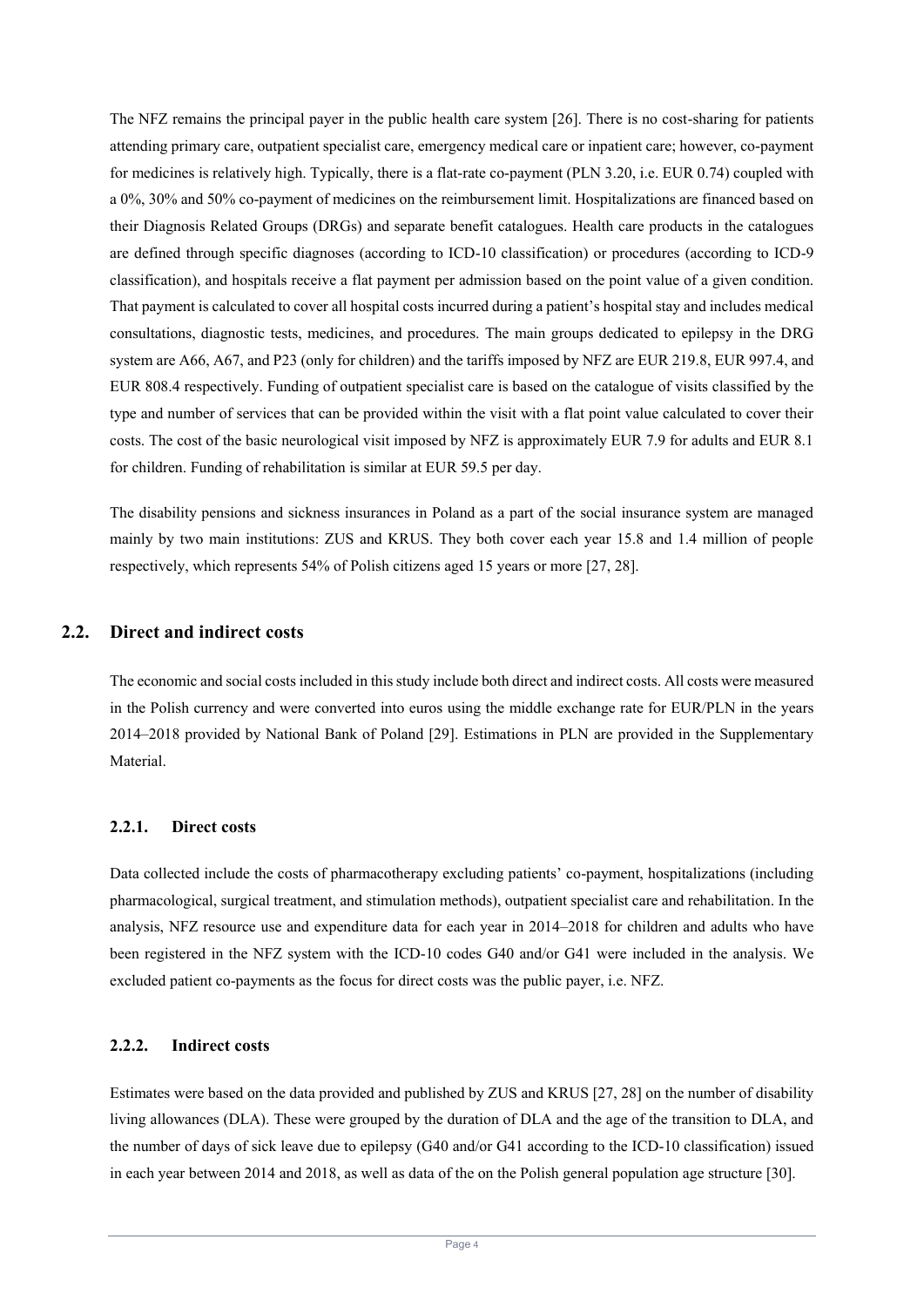The indirect costs were calculated according to the methodology outlined in consensus paper by Władysiuk et al. 2014 for INFARMA (the association of innovative pharmaceutical companies in Poland) [31]. Only the loss of productivity due to employee sickness absence, i.e. short-term and long-term absenteeism, due to epilepsy was considered. Because of the lack of quality data, the cost of productivity loss caused by a decrease in employee's productivity in the workplace (presenteeism) and premature death were omitted.

The Human capital approach (HCA) was used to assess indirect costs as this is the predominant method applied to evaluate productivity costs in the vast majority of published health economics studies. The unit cost of productivity loss was estimated using Gross Domestic Product (GDP) per worker. As the use of GDP per employee can lead to an overestimation of indirect costs, it was necessary to adjust the results with a coefficient that describes the relationship of marginal productivity of labor to the average productivity of labor. The analysis was performed with reference to working days reduced by paid annual leave, i.e. 26 days. The results were discounted with an annual discount rate [32]. Parameters used to estimate indirect costs are summarized in Online Resource 1.

The cost of short-term absenteeism was calculated using the number of days of absence due to illness. The cost associated with procurement of disability pension, i.e. fixed-term and permanent disability living allowance (DLA) and social pensions, i.e. benefits granted to adults whose health condition does not allow them to take up any work and the deterioration of the health condition had to take place before the age of 18 or during education before the age of 25, was determined based on the number of decisions issued, the average duration of DLA and social pension, as well as the average age of the transition to DLA and to social pension. It was assumed that the permanent pension is paid until the end of the employee's working age in Poland, i.e. for women up to 60 and for men up to 65 years of age, or death. A fixed-term pension is paid for a specified period determined individually. The results were adjusted by mortality of pensioners based on life tables for the Polish general population in 2014– 2018 [30]. In addition, it was assumed that people with both partial and complete inability to work do not work at all. Consequently, no additional correction was applied when calculating the cost of DLA due to partial inability to work.

# **2.2.3. Expenses of ZUS**

ZUS expenses do not belong to either direct nor indirect costs, but are considered as social transfers. Available data on ZUS expenses incurred for benefits related to an inability to work due to epilepsy include disability pensions, social pensions, sickness absence benefits and rehabilitation benefits. ZUS expenses are paid for sickness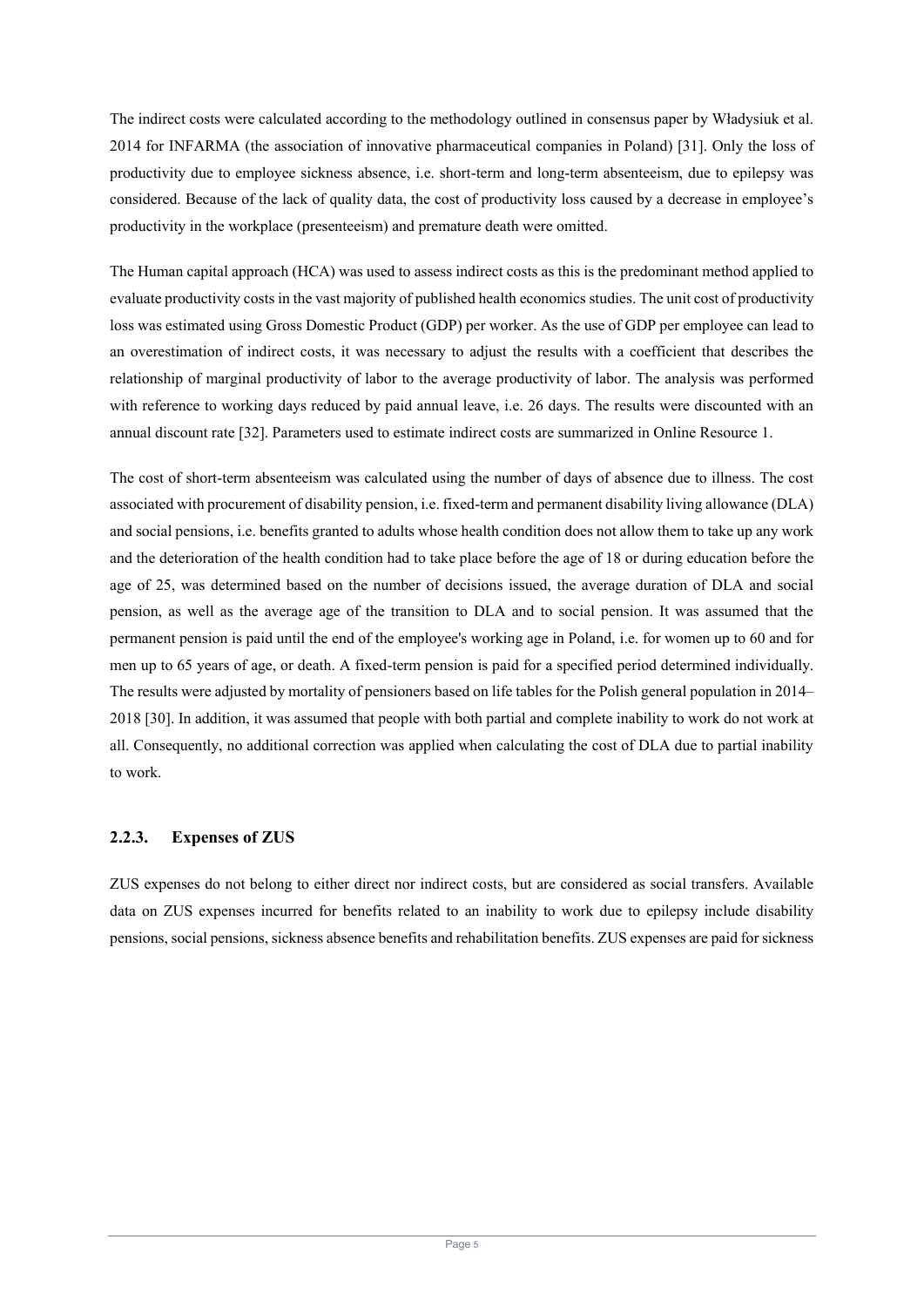absence of an employee for longer than 33 days (expenses related to sickness absence lasting up to 33 days are covered by the employer) and childcare or other family members care regardless of the length of absence.

# **3. Results**

# **3.1. Direct costs**

# **3.1.1. Antiepileptic drugs**

In Poland between 2014-2018, 20 medicines were available for patients with epilepsy reimbursed by NFZ. These include carbamazepine, clonazepam, ethosuximide, gabapentine, lamotrigine, levetiracetam, lacosamide, magnesium valproate, oxcarbazepine, phenobarbital, phenytoin, pregabalin, primidone, retigabine, sodium valproate, tiagabine, topiramate, valproic acid, valproic acid + sodium valproate and vigabatrin. Except for retigabine (withdrawn in 2015), lacosamide (registered in 2008, refunded by NFZ since 2014) and stiripentol (registered in 2007, refunded by NFZ since 2016 in Dravet syndrome and epilepsy of infancy with migrating focal seizures; not available for other patients with epilepsy) all medicines were registered in 2000 at the latest. None of the medicines registered by EMA for the management of epilepsy after 2010, i.e. brivaracetam and perampanel, were financed by the NFZ between 2014-2018. The number of patients with epilepsy in Poland treated with AEDs reimbursed by NFZ has been growing slightly since 2014 from 401,000 up to 431,000 in 2016 and stabilized in the next years (Figure 1). In reported years, patients were most often prescribed drugs containing valproic acid (37%) and carbamazepine (21%, data for 2018). Overall, patients who were prescribed older AEDs accounted for between 65–72% of all patients prescribed AEDs between 2014–2018 but the trend is slowly downwards. The share of patients with epilepsy, especially those with drug resistant epilepsy, treated with newer medicines including lacosamide and stiripentol was less than 1%.

# **3.1.2. Antiepileptic drugs costs**

The costs of antiepileptic drugs (prescribed to adults and children) in epilepsy between 2014–2018 were increasing from year to year, from EUR 36 million to EUR 42 million (Figure 1), i.e. from EUR 89 to EUR 99 per patient treated with AEDs reimbursed by NFZ. The actual increase in the pharmacotherapy cost is lower than the increase in AEDs consumption in reported years due to an observed decrease in the unit price of AEDs during this period. This may have been influenced by the increasing availability of lower cost multiple sourced products.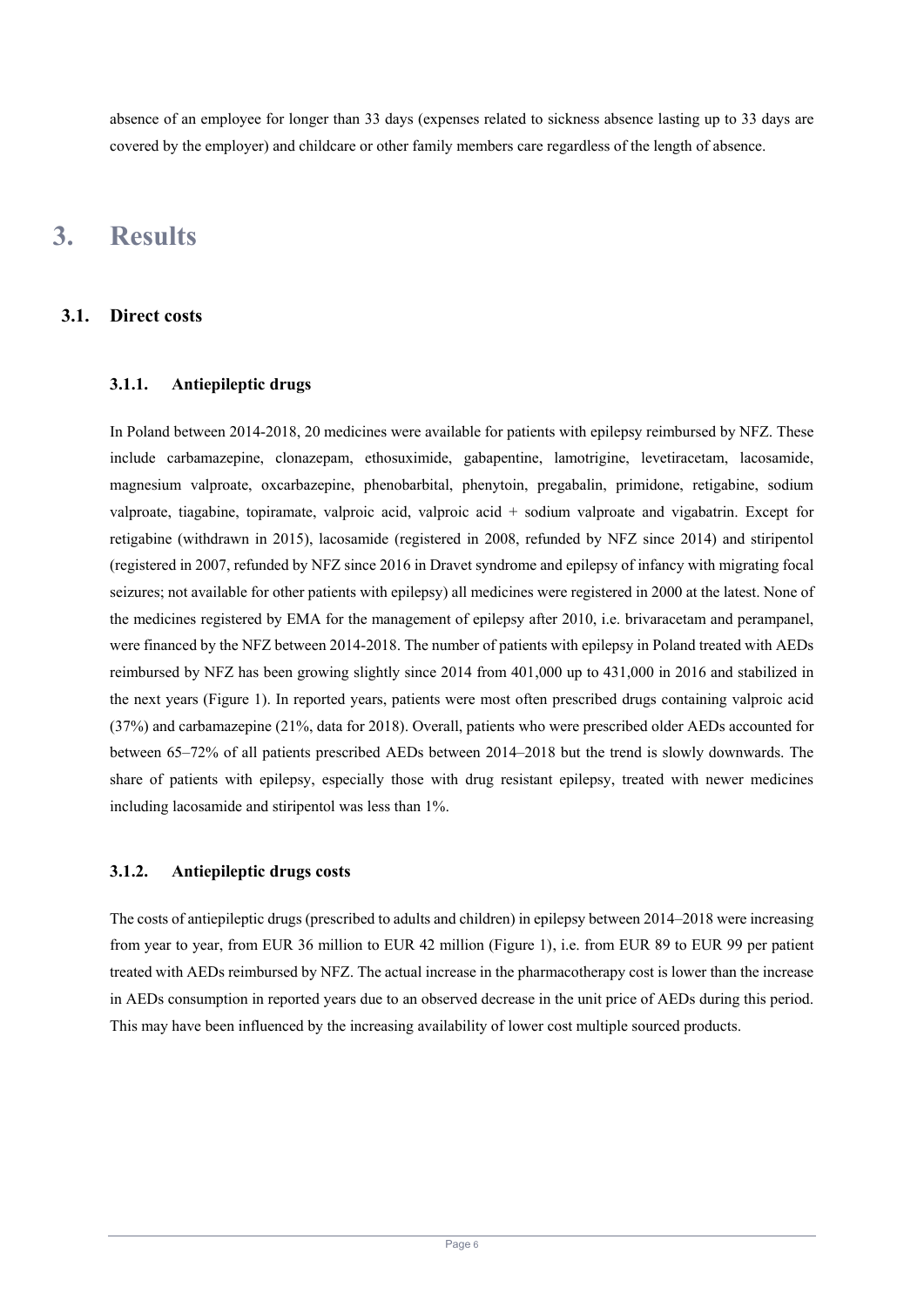

**Figure 1. Number of patients with epilepsy using AEDs reimbursed by NFZ and associated NFZ costs, years 2014–2018**

Authors' analysis based on NFZ data.

#### **3.1.3. Hospital care**

Between 2014 and 2018, the number of hospitalizations for patients with epilepsy decreased from 64,000 patients and 78,000 hospitalizations in 2014 to 61,000 patients and 75,000 hospitalizations in 2018 (Figure 2). This works out at approximately 1.2 hospitalizations per patient each year with, on average, patients with epilepsy being hospitalized for 2.9 days each year.

At least 19-23% of all hospitalizations were for pediatric patients with the increasing tendency.

#### **3.1.4. Hospital care costs**

The costs of epilepsy-related hospitalizations amounted to EUR 26 million in 2014, increasing to EUR 31 million in 2018 (Figure 2), i.e. EUR 414 to EUR 506 per patient hospitalized. Despite a declining number of hospitalizations, hospital costs increased as a result of a change in the valuation of the services' tariffs. Taking into account only hospitalizations that are dedicated to diagnosis or treatment of epilepsy, costs of hospitalizations in pediatric patients constituted 41–44% of total costs with the remaining 56–59% accounted for by adult patients.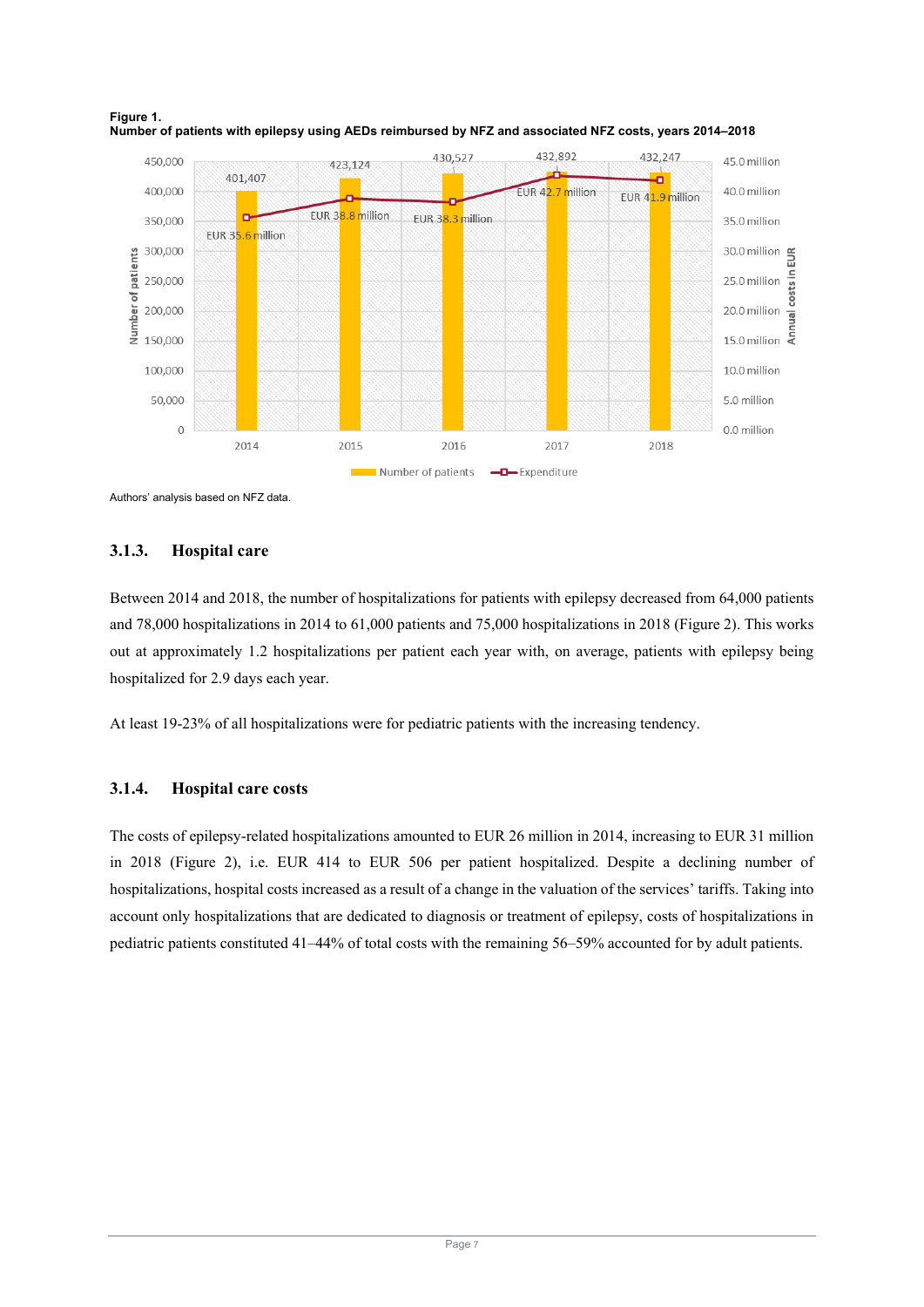

**Figure 2. Number of hospitalized patients with epilepsy and associated costs, years 2014–2018 – hospital care**

Authors' analysis based on NFZ data.

#### **3.1.5. Outpatient specialist care use**

The number of outpatient visits for patients with epilepsy decreased: from 536,000 visits and 210,000 patients in 2014 to 425,000 visits and 183,000 patients in 2018 (Figure 3). The number of specialized visits in outpatient care per year per patient with epilepsy decreased from 2.6 to 2.3. The outpatient specialist care was provided mainly at neurologist clinics (96% of visits).

# **3.1.6. Outpatient specialist care costs**

The costs of epilepsy-related ambulatory services amounted to EUR 6.9 million in 2014. In the following years, these costs fluctuated around EUR 6.5 million (Figure 3). In spite of a clear decline in the number of specialized visits, the reduction of costs was observed only until 2016. In 2017 and 2018 there was an escalation of costs for these services. The costs per patient using outpatient services also behaved in the same manner ranging from EUR 31 to EUR 36 in these years. On average, pediatric patients accounted for 25% of public costs of neurological visits for patients with epilepsy compared with 75% for adult patients.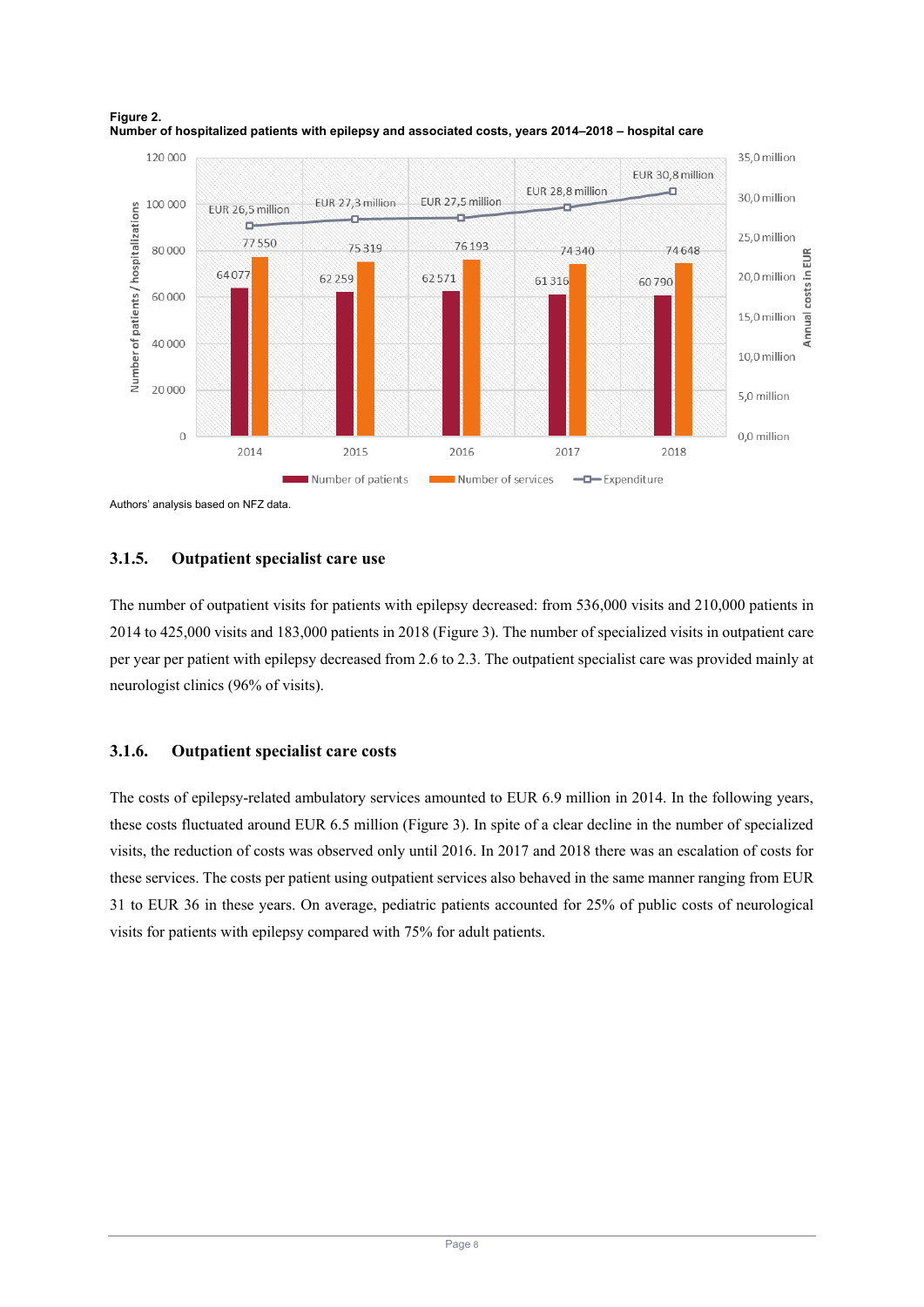

**Figure 3. Number of patients with epilepsy using specialized services and associated costs, years 2014–2018 – outpatient care**

#### **3.1.7. Rehabilitation use**

The number of patients who were provided with rehabilitation amounted for 1,455 in 2014, increasing to 1,663 in 2018 (Figure 4). The number of rehabilitations increased as well from 24,600 in 2014 to 25,600 in 2018. There were 16.9 rehabilitations per patient in 2014 which decreased to 15.4 in 2018. Despite the fact that there were less rehabilitated children than adults (41% vs 59% on average), young patients more often benefited from these services. On average, each year there were 25 rehabilitations per child and 10 rehabilitations per adult with epilepsy.

#### **3.1.8. Rehabilitation costs**

Between 2014 to 2018, the costs of rehabilitation in epilepsy remained stable at EUR 0.5 million with the majority (76–87% with a decreasing trend) incurred in children (Figure 4). In contrast, costs per patient were fluctuating due to an irregular number of patients using rehabilitation. These ranged in 2014-2018 from EUR 305 to EUR 339.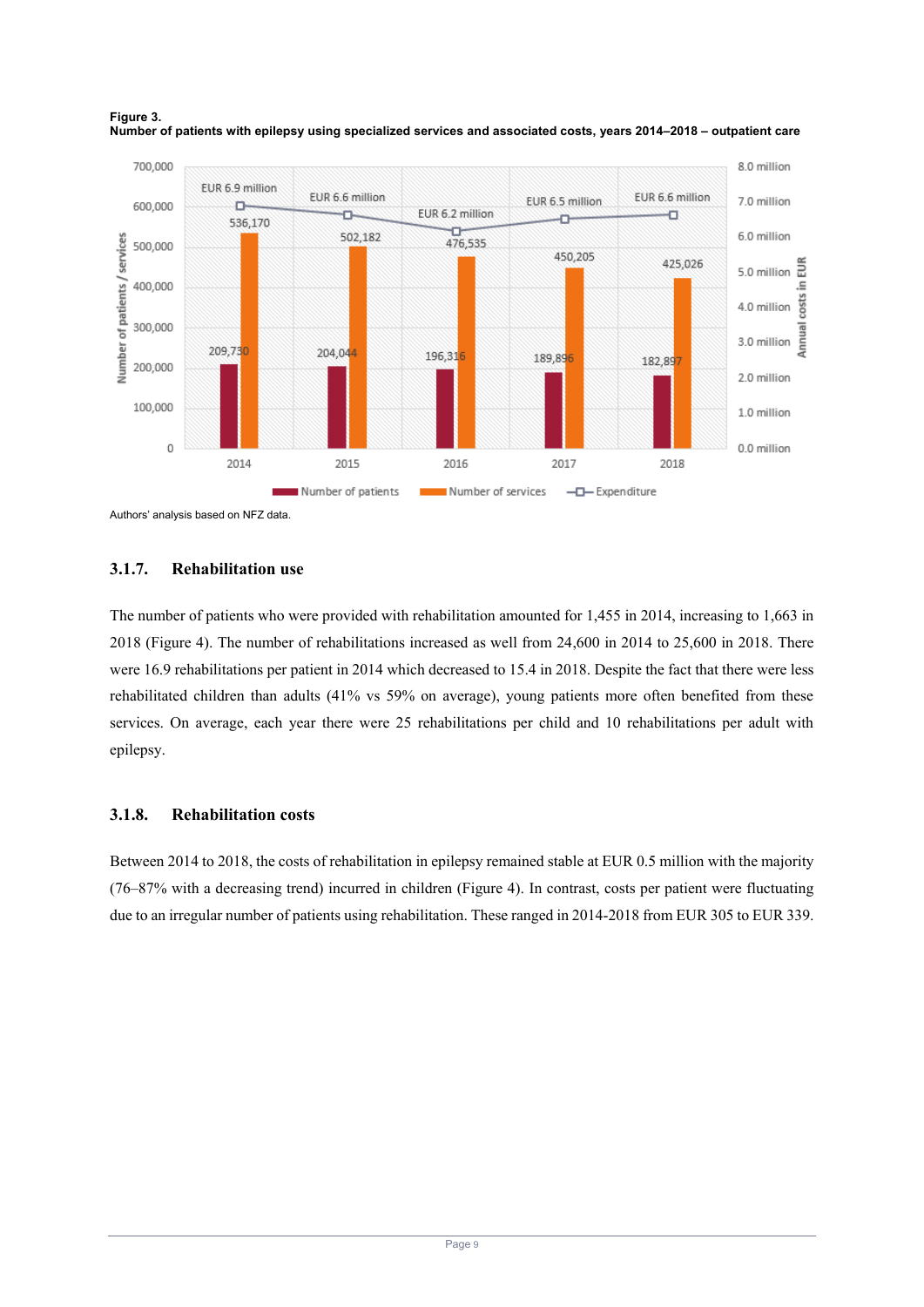



Authors' analysis based on NFZ data.

### **3.1.9. Summary of direct costs**

The annual direct costs for patients with epilepsy in Poland were EUR 69 million in 2014, increasing to EUR 80 million in 2018. Details are presented in Figure 5 and Online Resource 3. The costs associated with the use of antiepileptic drugs and hospital care were the principal cost drivers. The cost of antiepileptic drugs accounted for 51–54% of all analyzed cost categories. An increase in the costs of AEDs resulted in an overall increase of NFZ expenditures in epilepsy by approximately 15%. Hospital care accounted for approximately 38% of total costs. In general, direct costs of treating patients with epilepsy in Poland continuously grew from 2014 to 2018 (except for 2016 when a decrease by 1% was observed). The growth was mainly caused by increasing use of AEDs (7-8%) and annual costs of hospitalization and AEDs per patient (22% and 9%, respectively) as the number of specialized services and hospitalizations decreased in subsequent years. Mean direct costs related with epilepsy per patient in each of analyzed category are presented in Figure 6 and Online Resource 4.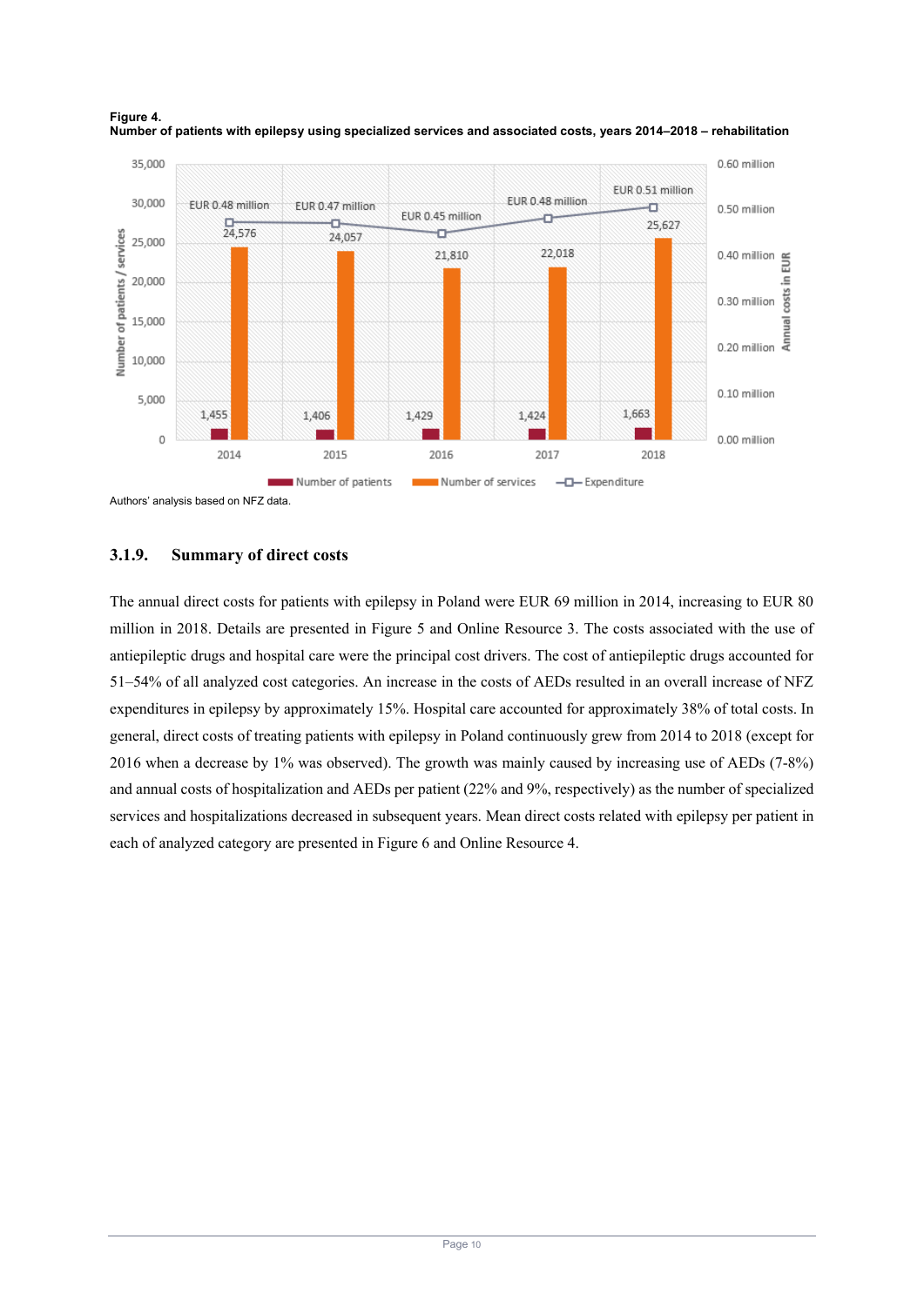



Authors' analysis based on NFZ data





# **3.2. Indirect costs**

#### **3.2.1. Disability pensions**

Between 2014 and 2018, the number of disability pensions (fixed-term and permanent) issued for patients with epilepsy decreased from 4721 in 2014 to 3720 in 2018 (Table 1). In last two years, a limited growth was observed; however, this was preceded by significant decrease in 2015 and 2016 for fixed-term pensions and in 2016 for permanent pensions. The majority (approximately 90%) of pensions were issued for partial incapacity to work.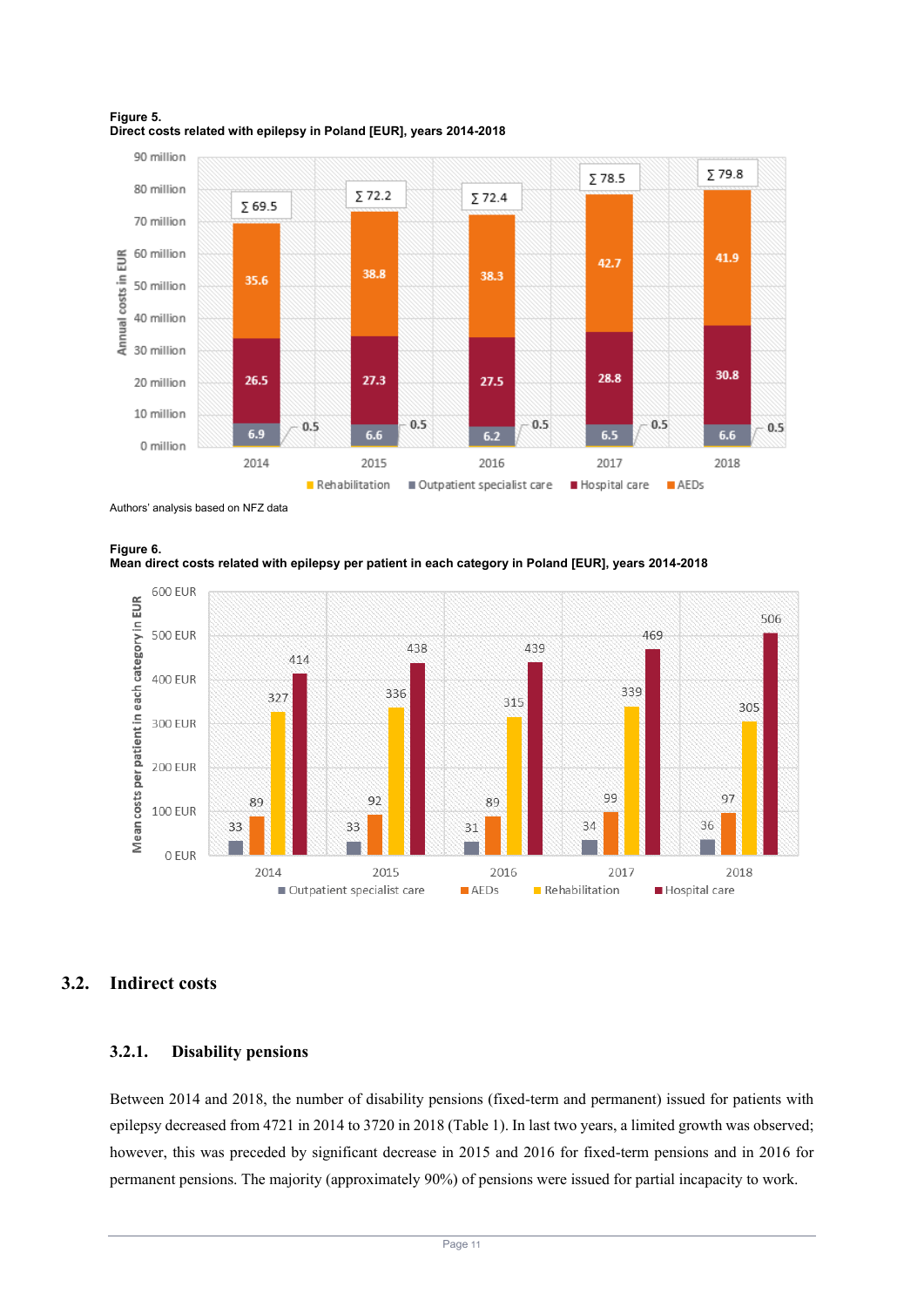Between 2014 and 2018, the number of social pensions issued for patients with epilepsy only slightly decreased from 687 to 627. There was a significant decrease in 2016; however, increases in the remaining years. 92% of all social pensions were fixed-term.

### **3.2.2. Sick leave**

The total number of days of sick leave due to epilepsy was stable in 2014–2018 at approximately 360,000 days a year (Table 1). The average length of sick leave was 13 days. Each year, approximately 75% of certificates were issued for more than 7 days (Online Resource 2).

#### **Table 1.**

| Number of DLAs, social pensions and days lost due to sick leave in patients with epilepsy in Poland, years 2014–2018 |  |
|----------------------------------------------------------------------------------------------------------------------|--|
|----------------------------------------------------------------------------------------------------------------------|--|

| <b>Parameter</b>                      | <b>Year 2014</b> | <b>Year 2015</b> | <b>Year 2016</b> | <b>Year 2017</b> | <b>Year 2018</b> |
|---------------------------------------|------------------|------------------|------------------|------------------|------------------|
| Number of fixed-term DLAs             | 4.379            | 3.640            | 2.764            | 2.844            | 3.128            |
| <b>Number of permanent DLAs</b>       | 342              | 364              | 312              | 496              | 592              |
| Number of social pensions             | 687              | 739              | 584              | 606              | 627              |
| Number of days lost due to sick leave | 357.380          | 354.347          | 357.046          | 366.970          | 357.443          |
| Number of medical certificates        | 5.379            | 5.176            | 4.718            | 4.250            | 4,301            |

Authors' analysis based on ZUS and KRUS data.

### **3.2.3. Summary of indirect costs**

In 2014, the indirect costs of patients with epilepsy in Poland was EUR 341 million. In the following years, indirect costs due to lost productivity fluctuated; however, this did not exceed 2014 levels. As showed in Figure 7, fixed term DLAs were the principal cost-driver (87–92% of total indirect costs). It should be noted that costs presented for 2018 do not include KRUS data. As can be seen, there is a large variation in results between years. This is due to significant fluctuations in number of both types of DLAs, particularly fixed-term DLAs which number dropped by 1/3 between 2014-2016, so as social pensions. The reason of that fluctuations could be introduction of some restrictions on entitlement to DLA for patients with epilepsy in 2016 but the official rationale is unknown.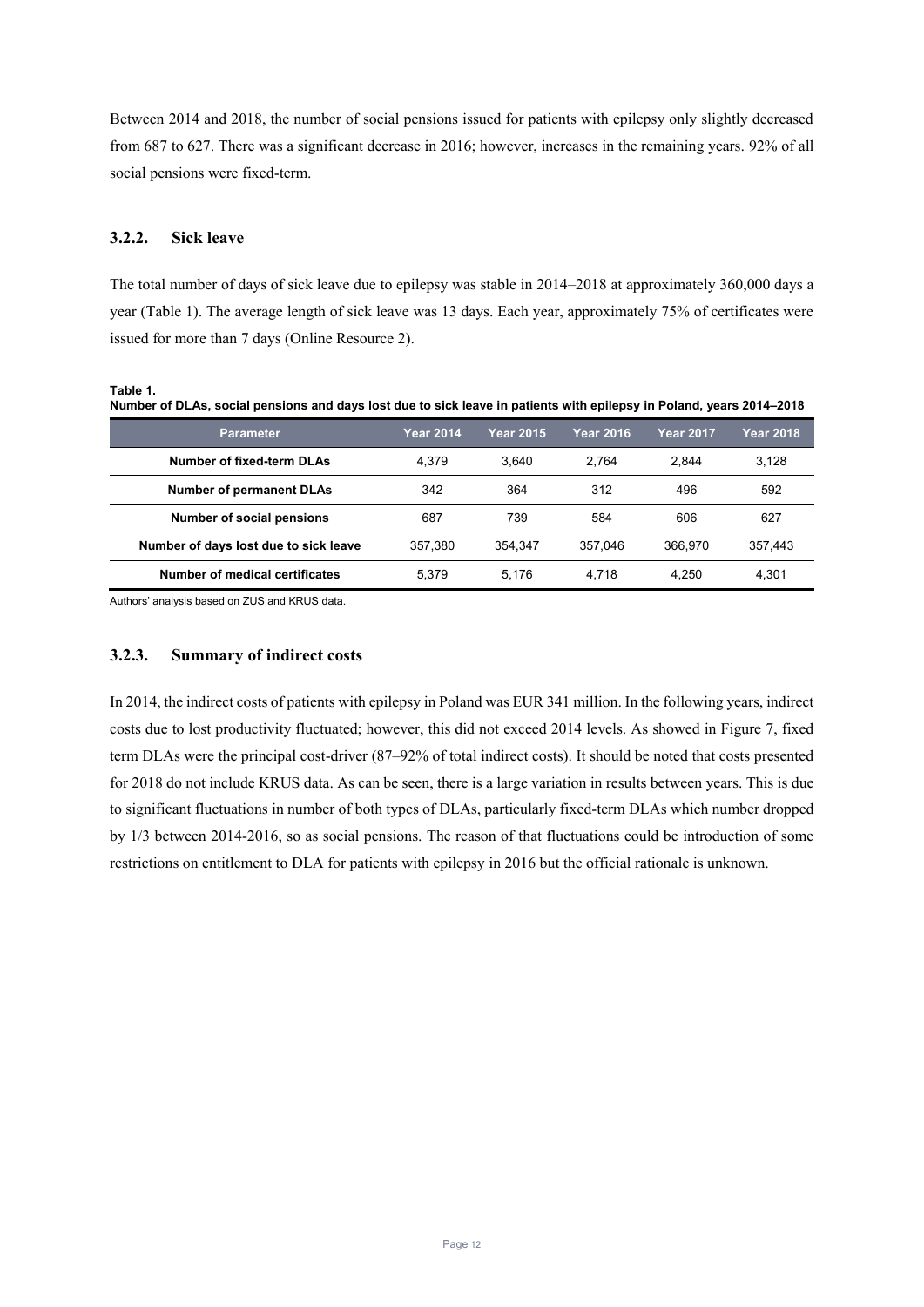**Figure 7. Indirect costs related to epilepsy in Poland, years 2014–2018**



Authors' analysis based on ZUS, KRUS and CSO data

# **3.3. Total (direct and indirect) costs**

Annual total direct and indirect costs in patients with epilepsy accounted for EUR 410 million in 2014, decreasing to EUR 296 million in 2016 (Table 2). Indirect costs were dominant representing 76–83% of the total costs. The proportion of indirect costs declined in the first three years with growth thereafter.

**Table 2.**

|  | Total costs related with epilepsy in Poland, years 2014–2018 |  |  |  |  |
|--|--------------------------------------------------------------|--|--|--|--|
|--|--------------------------------------------------------------|--|--|--|--|

| Cost category  | <b>Year 2014</b> | Year 2015     | <b>Year 2016</b> | <b>Year 2017</b> | <b>Year 2018</b> |
|----------------|------------------|---------------|------------------|------------------|------------------|
| Direct costs   | 69.5 (16.9%)     | 73.2 (20.0%)  | 72.4 (24.4%)     | 78.5 (23.3%)     | 79.8 (22.1%)     |
| Indirect costs | 340.8 (83.1%)    | 293.7 (80.0%) | 223.9 (75.6%)    | 258.1 (76.7%)    | 281.5 (77.9%)    |
| Total          | 410.2            | 366.9         | 296.3            | 336.6            | 361.3            |

Authors' analysis based on NFZ, ZUS, KRUS and CSO data. Shares of total direct and indirect costs respectively are reported in brackets.

# **3.4. ZUS expenses**

The ZUS expenses incurred for benefits related to epilepsy decreased from approximately EUR 80 million per year in 2014–2015 to approximately EUR 63 million in 2016–2018. The largest share in ZUS expenses due to epilepsy belonged to disability pensions (on average 77%) and social pensions (on average 15%). A significant decrease in ZUS expenses was observed in 2016 probably as a consequence of the decrease in the number of fixedterm pensions issued that year. Nevertheless, the downward trend in these costs was seen in subsequent years despite an increase in the number of issued pension (Figure 8). This suggests decreasing amounts in ZUS benefits in 2017 and 2018.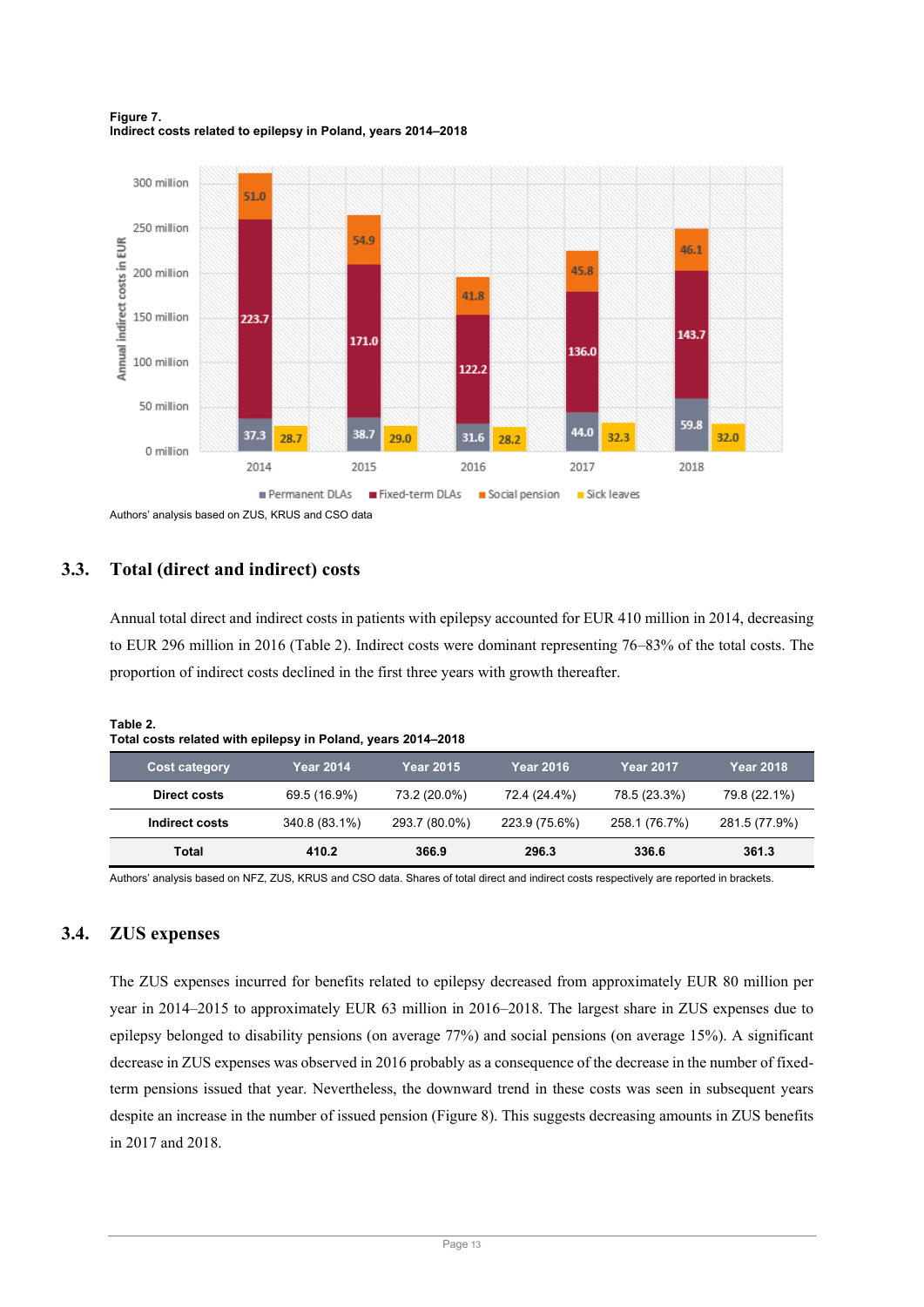

**Figure 8. Structure of ZUS expenses on benefits related to inability to work due to epilepsy in 2014–2018**

# **4. Discussion**

In this paper direct and indirect costs for the epilepsy population in Poland were estimated from the social perspective. We believe this is the most comprehensive set of public institution data concerning health and social aspects of epilepsy for Poland addressing some of the concerns with earlier studies. Mela et al. [20] determined direct and indirect costs of epilepsy in Poland in the years 2014-2016 using data from national databases (NFZ and ZUS). Our study covers the longer period of observation, contains more detailed data from available currently public sources (NFZ, ZUS and KRUS) and patients with status epilepticus (not included in earlier studies). This allowed for a more comprehensive insight into the public expenditures in epilepsy in Poland and investigating their changes in the past years.

Our results show that epilepsy causes an appreciable socioeconomic burden for Poland principally indirect costs. Total direct and indirect costs due to epilepsy were EUR 354 million in 2014, decreasing to EUR 270 million in 2018. Our results are in line with Mela et al. [20]. Having longer observation time, we showed that the trend of total expenditure decreased persists. The direct expenses on epilepsy in Poland were growing by approximately 10% between 2014 and 2018, but indirect costs were decreasing.

Indirect costs constituted the majority of costs incurred in patients with epilepsy at between 70 to 80% of total costs. However, contrasting with other recent studies where indirect costs constitute between 18–72% of total costs of epilepsy [18–20, 22, 23]. The wide range of the estimates probably results from differences in the social benefit systems and costing methodologies used. The estimations of indirect costs for Poland were primarily related with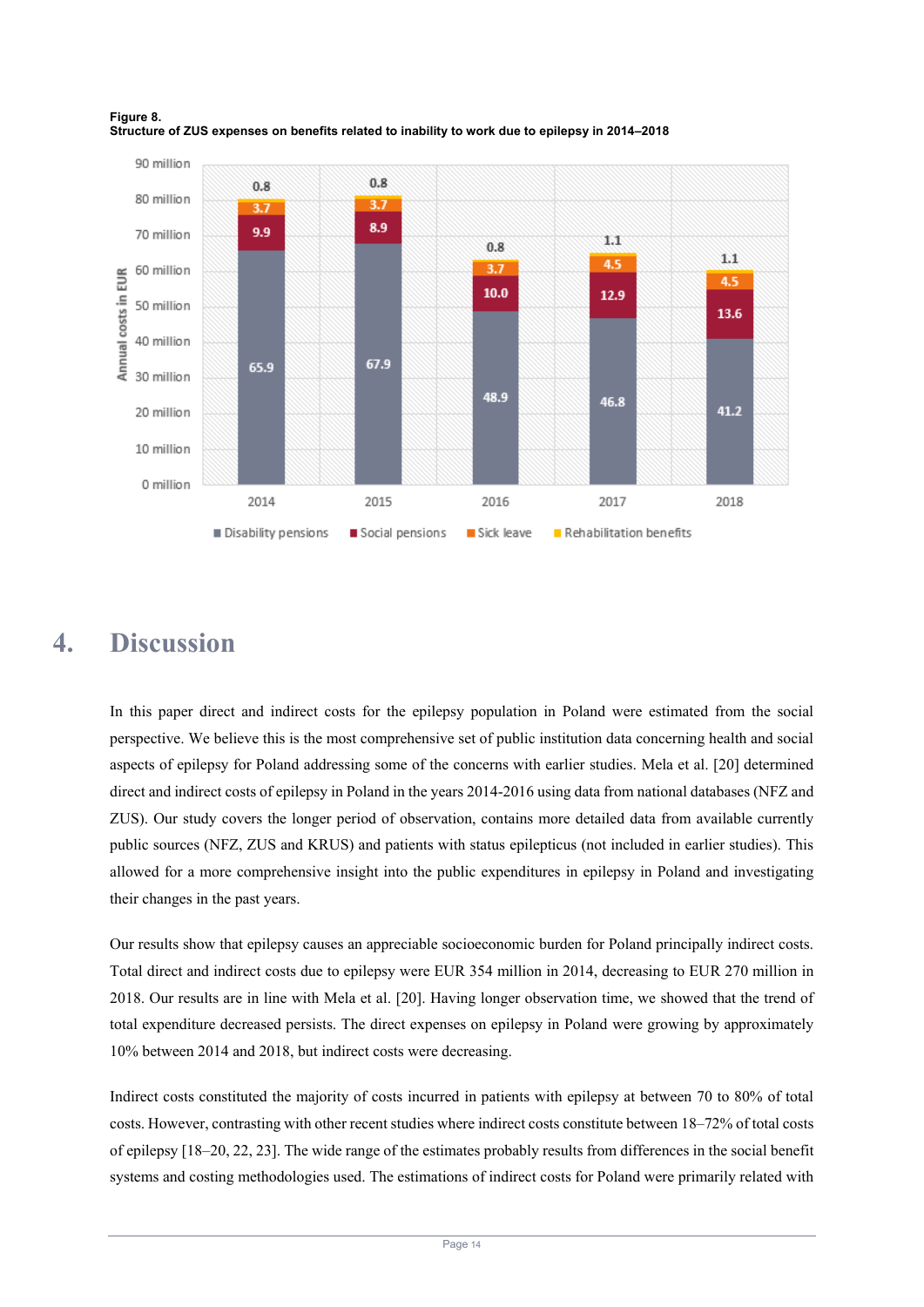a long-term incapacity to work. This is a major concern in patients with epilepsy, European data suggests that between 28–59% of patients with epilepsy are not economically active [15–19, 33–35], with a study published in 2012 showing that in Poland only 49% of patients with epilepsy are employed, of whom 67% work full-time [34].

Gupta et al. [15, 16] found that employees with epilepsy absent from work on average for 25–29 days per year. In Poland, insured patients with a sick leave due to epilepsy were absent from work on average for 28 days, but only 25% of sick leaves were issued for 7 days or less [36]. These observations suggest that the data used for productivity loss in our study could be biased by high unemployment rate among patients with epilepsy in Poland. The fact that at least some employees with epilepsy did not claim sick leave due to that condition means that real absenteeism per year may well be higher.

Whilst a significant decrease was observed in the number of disability pensions issued in 2016–2018, mainly associated with a fixed-term DLAs, a drop in the average annual number of decisions by 1/3 in relation to 2014 to 2015, the productivity costs stayed relatively high. In reported years, the costs of sick leaves were at stable but much lower level, constituting between 10–17% of total indirect costs. A similar conclusion was seen a study by Jennum et al. [18] in the Netherlands where sick leaves issued in 2011 represented approximately 8.7% of total indirect costs.

The comparison of costs of epilepsy reported for several European countries has shown that direct costs differ between healthcare systems. It is difficult to determine whether the differences are due to different unit costs or to different use of health-care resources. However, in general, papers present that AEDs usage and hospital care are major costs contributors in direct cost category with a smaller impact of outpatient care [20–22]. Bolin et al. [21, 22] using data of national healthcare registries show that in Sweden most money (47%) is spent on medicines. Nevertheless, the proportion between costs of AEDs and hospital care may differ. For instance, Strzelczyk et al. [23] compared epilepsy-related costs in newly diagnosed patients during the first and second year after diagnosis with costs in patients with established epilepsy in Germany. Newly diagnosed patients during the first year after diagnosis had significantly higher share of hospital care costs (59%). The more time passed since diagnosis, the more costs were driven by use of medicines (from 30% up to 63%). These findings are in line with the study by Jennum et al. [18] showing that in Denmark at the time of diagnosis the costs are elevated due to hospitalization and diagnostic procedures (58%). Outpatient care was related with smaller costs in range of 6–21% of total health care costs of epilepsy reported in these papers.

Significant costs are related to the treatment of seizures, especially status epilepticus, and may differ depending on severity of illness. So far, there are a few cost-of-illness studies regarding this medical condition. Kortland et al. [37] and Strzelczyk et al. [38] showed that treatment of status epilepticus in Germany, including refractory and super refractory status epilepticus was associated with prolonged length of hospital stay (19 and 21 days on average, respectively). In comparison, mean length of stay for patients with epilepsy was barely 8 days. In consequence, status epilepticus was associated with higher costs of treatment than epilepsy. Kortland et al. estimated these costs nearly to EUR 15,000 per admission, while Strzelczyk et al. to approx. EUR 11,500 per admission. For the most severe cases costs of treatment was about EUR 50,000 per admission.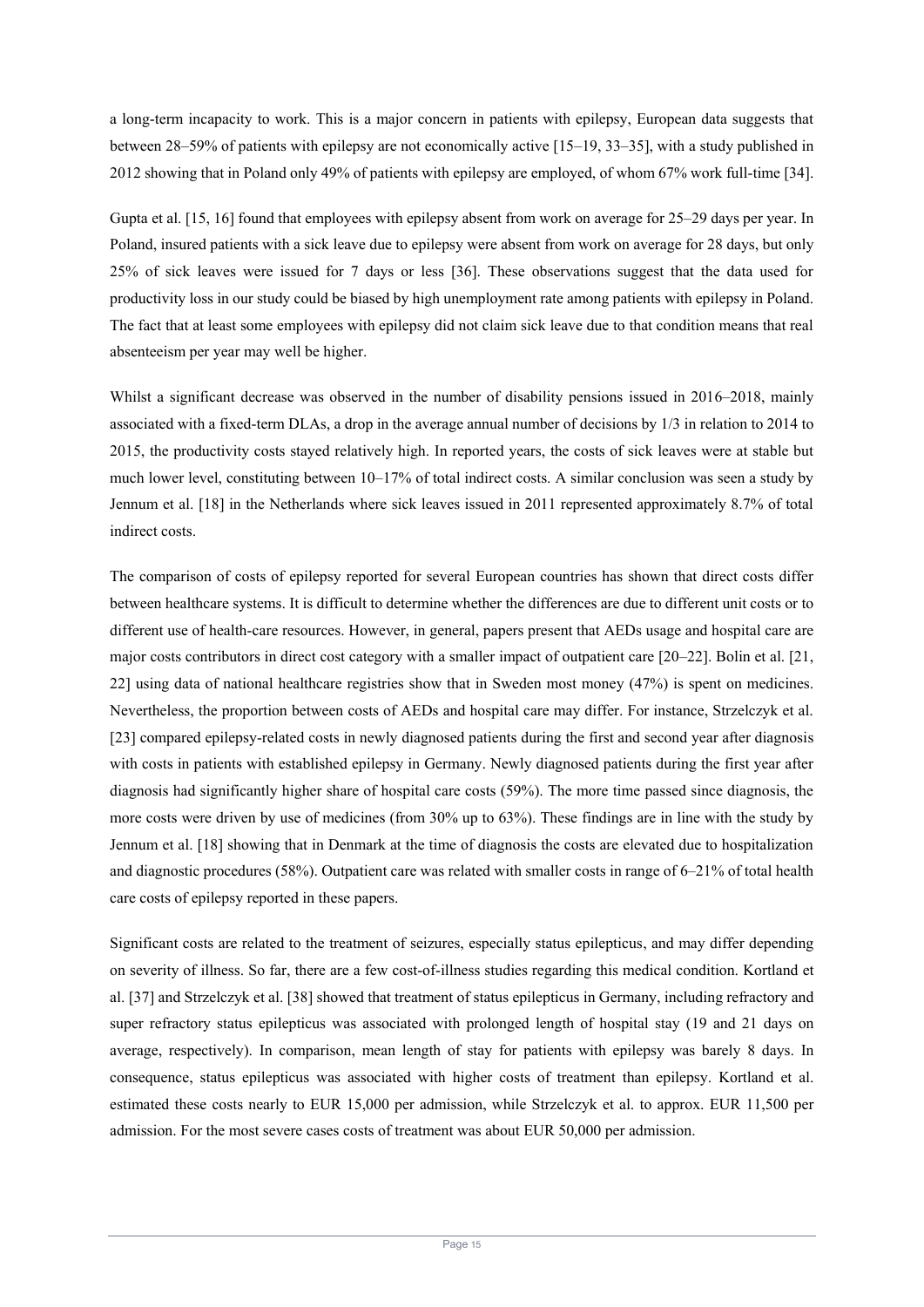There are concerns with the limited use of newer AEDs such as lacosamide and stiripentol especially in refractory patients with their expenditure amounting to less than 1% of total expenditure on medicines, with a similar situation for brivaracetam observed in 2019. Increased availability of low cost generics may help to release resources to spend on newer AEDs especially for refractory patients as well as where there are concerns with existing treatments [39–42]. This is particularly important given WHO concerns about the lack of focus on epilepsy among countries and the need to treat patients well in view of the morbidity, mortality and costs associated with epilepsy [4, 6, 12, 13]. For instance, in November 2018, reimbursement of the first generics for lacosamide was started in Poland, which resulted in savings of approximately EUR 4 million per year [43]. However, care is needed when prescribing generic AEDs due to concerns with substitution with for instance the authorities in Sweden not mandating compulsory generic substitution for AEDs unlike other medicine classes and the authorities in the UK advocating care with substitution apart from selected AEDs [44, 45].

Among services, hospital care was the main cost-driver with approximately 38% of the public health costs of epilepsy in Poland despite the fact that most patients were managed in outpatient settings. This suggests expenditures on this type of care remain low. The reason of this could be significantly lower costs for neurological visits in Poland in comparison to Western European countries, e.g., GBP 160 per neurological visit for adults and GBP 332 per neurological visit for pediatric patients in the UK based on published NHS [46] data versus below GBP 8 for a basic neurological visit in Poland according to NFZ [47]. On the other hand, it should be noticed that in Poland medical outpatient visits are provided by both public and private service providers. In case of healthcare services provided outside the NFZ system, all costs are covered by the patients themselves and not reported in the public healthcare system. Consequently, the costs of outpatient care for epilepsy in Poland are probably much higher than estimated in this paper. This situation is caused mainly by limited access to public services in Poland and potentially a lower chance of therapeutic success, disease control and normal life. This may also explain the decreasing number of patients with epilepsy treated in outpatient settings via NFZ in the reported years. This needs also to be addressed within a public healthcare system as it is against the European ideals of equitable healthcare for all.

It is important to know that the children's share among each reported cost category was highly diverse and represented only 11% for AEDs (i.e., costs of AEDs reported for 2017–2018), 25% for outpatient care (neurological visits), as much as 41–44% for hospital care and 76–87% for rehabilitation. At the same time, 19– 23% of hospitalizations related with epilepsy involved children. Both observations show that the use and costing of services in pediatric patients is higher than in adults with epilepsy in Poland.

We believe the strength of our approach is that both direct and indirect costs for patients with epilepsy in Poland were estimated from the social perspective. In addition, the most recent and comprehensive set of public institutions data concerning health and social aspects of epilepsy were collected. Consequently, we believe our results show possibly the most reliable estimates of actual costs of epilepsy in the past years in Poland providing information about key cost drivers and extent of costs changes over subsequent years. It is hoped that these results will inform further research into the cost burden of epilepsy in Poland and help to improve quality of treatment and the management of patients with these conditions.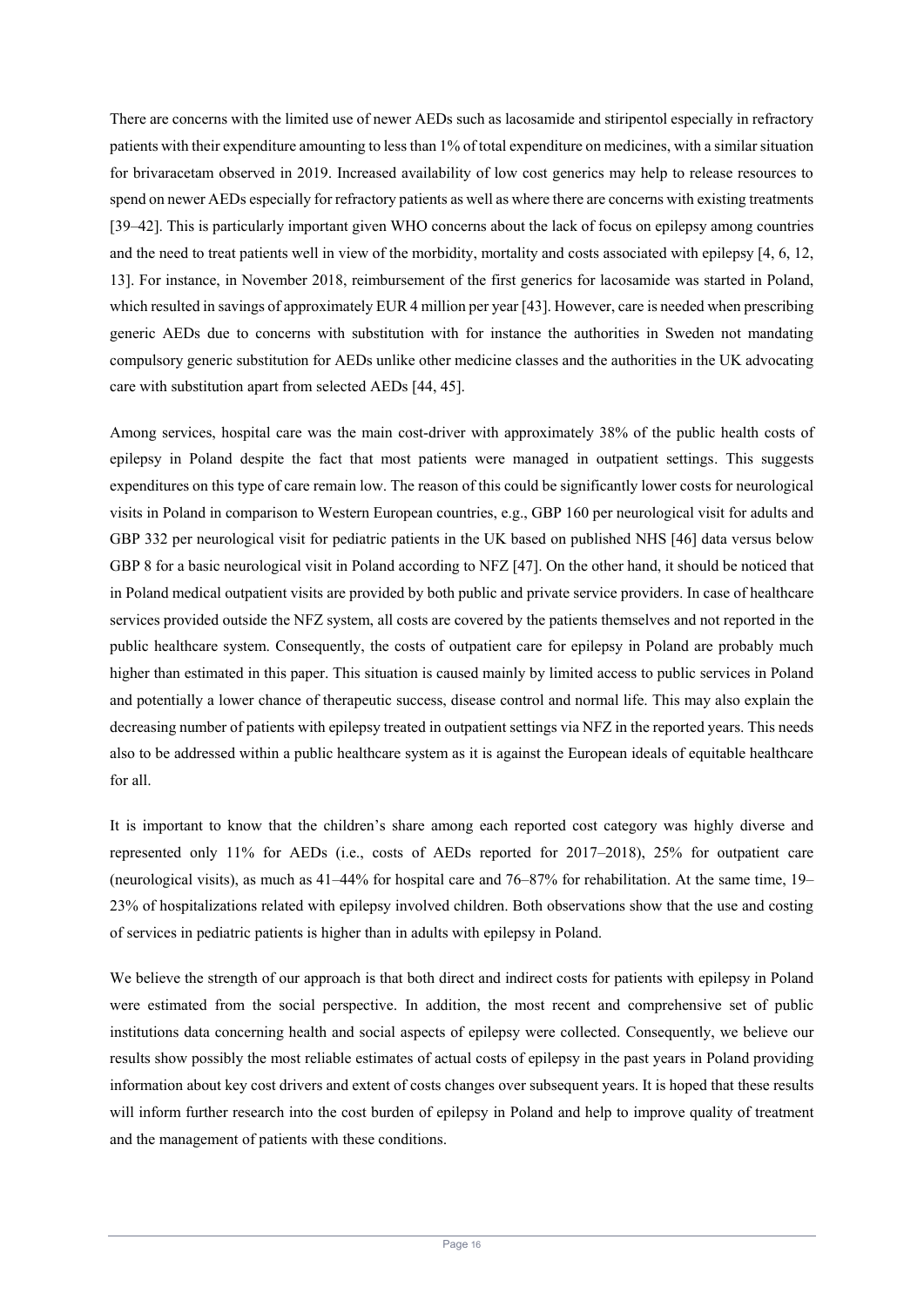We are aware though that our study had several limitations. Firstly, the healthcare data used covered only publicly funded benefits. While hospitalizations in Poland are financed mainly by NFZ, pharmacotherapy, outpatient specialist care and rehabilitation could be co-funded by patients or even provided outside the NFZ system and fully financed by patients if they attend private service. Nowadays, a significant part of outpatient care in Poland is provided outside the public system with some estimating that the average cost of a private visit is 13 times higher than visits financed by NFZ [5, 24]. However, this analysis was performed from the public payer perspective.

The NFZ data on primary care in epilepsy were not provided. However, the annual cost per person within the system is flat regardless of the health care use and relatively small at EUR 35/year. Consequently, we believe this does not affect the results, especially in Poland where patients with epilepsy are under the care of neurologists not of general practitioners.

In addition, the KRUS data on the number of lost days due to sick leave in 2018 and on the number of medical certificates received for G40 were not available. Consequently, the linear prediction was made based on data from previous years. What is more, the KRUS data on DLAs for epilepsy were provided. The values were estimated from the aggregated number of DLAs due to any neurological disorder (ICD-10 code G00–G99) issued by KRUS using the epilepsy share within DLAs due to neurological disorder issued by ZUS.

Data on social pensions in epilepsy were also limited. Social pensions are paid by ZUS only; consequently, there is a lack of KRUS data. ZUS data did not include (except 2018) the age of pensioners and duration of the pensions. The average age of pensioners was estimated from the data for social pensions issued in Poland in 2018 regardless of the underlying condition (lack of data explicitly for epilepsy). Permanent pension share and duration of the fixed-term pension for 2014–2017 years was assumed the same as reported in 2018.

To avoid possible double-counting of long-term absenteeism related with premature death and permanent pensions in patients with epilepsy (in 2014–2018 there were 440–512 deaths due to epilepsy and 342–592 permanent DLAs issued) the data on epilepsy-related mortality in Poland were omitted. Including these data in the calculations would result in an increase in estimated indirect costs by on average 40%.

Alongside this, due to a lack of relevant data, the indirect cost of lost productivity concerned with decreased productivity in the workplace (presenteeism) has been omitted. Such data are collected usually individually among patients and therefore and not compatible with the costing method applied in this analysis (top-down). At the same time, there is no doubt the phenomena of presenteeism in patients with epilepsy occurs and generates costs. Gupta et al. [15, 16] showed that presenteeism was a major contributor to productivity loss in patients with idiopathic generalized epilepsy and focal epilepsy. In comparison to absenteeism, it was 2.5 times greater in patients with idiopathic and 3.4 times greater in patients with focal epilepsy. Consequently, we are confident of our findings since, if anything, the estimates of indirect costs between 2014 and 2018 are a considerable under-estimate.

In conclusion, there can be considerable costs associated with managing patients with epilepsy in terms of both direct as well as indirect costs including social expenses. Detailed insight into the burden of epilepsy including its associated cost can help inform decision-makers when allocating resources to improve the care of patients within public healthcare systems. In the last years in Poland, there has been a decline in total costs of epilepsy but due to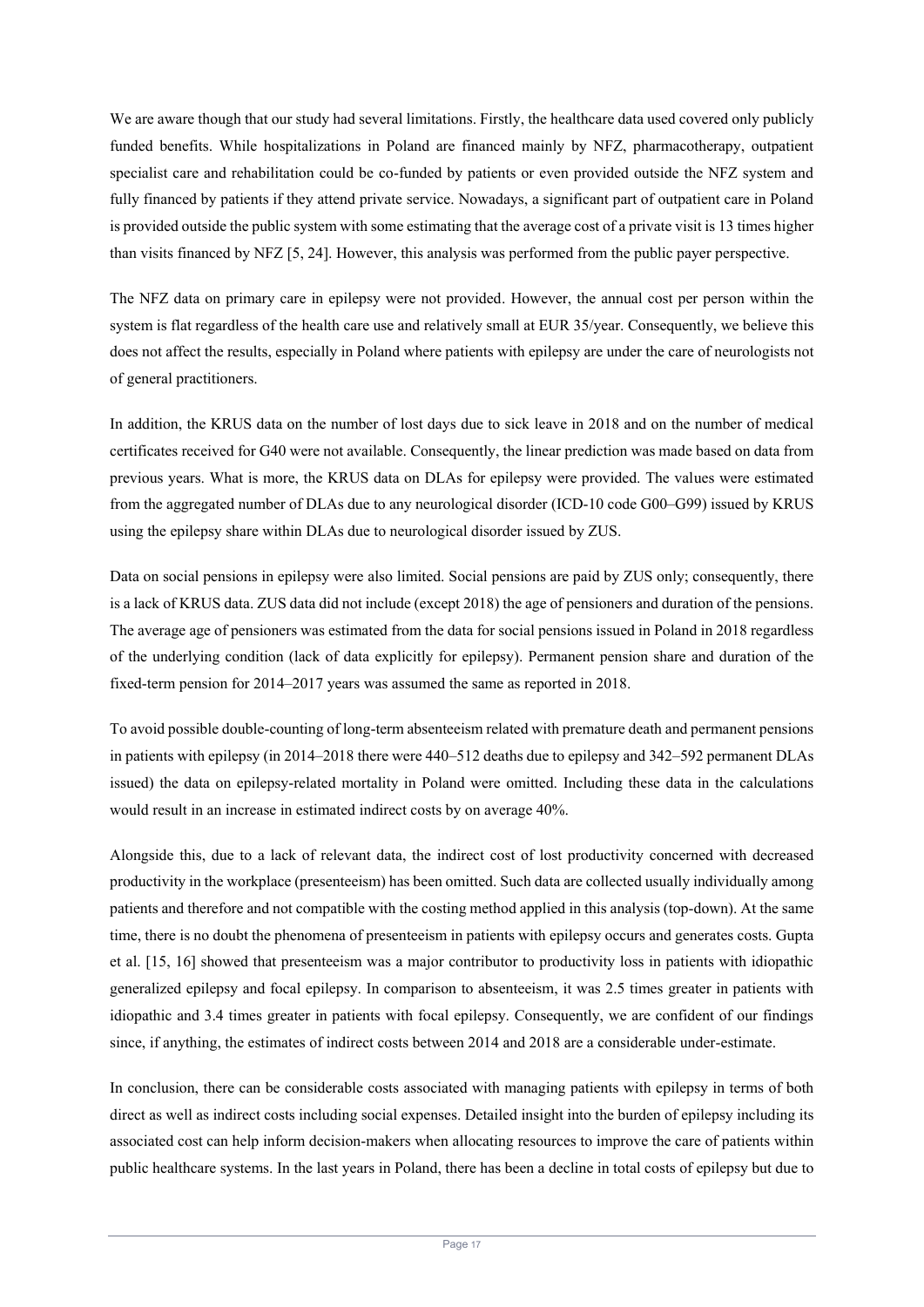high disproportion between indirect and direct costs this information does not mean much. Direct costs of epilepsy in Poland are growing, driven mostly by spending on AEDs and hospital care. However, most of the AEDs prescribed are currently the older AEDs with high share of low-cost generics (about 90%). Consequently, there is an undeniable need to change prescription patterns to use newer AEDs especially for refractory patients in line with WHO guidance to improve the care of patients with epilepsy across countries. Concurrently with this, the costs of epilepsy-related ambulatory services that involve most of the patients with epilepsy in Poland are stable and low (approximately 8-10% of direct costs), a future public health system changes should be aimed at shifting the care of patients with epilepsy from hospital to outpatient settings. Indirect costs of epilepsy in Poland are substantially decreasing mainly due to a significant fall in the number of disability pensions issued for epilepsy. It shows that more and more often people with epilepsy can function in a normal way returning to the labor market. All of discussed system changes would allow to further develop this process and could be additionally strengthened by reinvestment of saved funds to improve the care of people with epilepsy in Poland.

# **5. References**

- 1. Fisher RS, van Emde Boas W, Blume W, Elger C, Genton P, Lee P, Engel J. (2005) Epileptic seizures and epilepsy: definitions proposed by the International League Against Epilepsy (ILAE) and the International Bureau for Epilepsy (IBE). Epilepsia 46(4):470–472.
- 2. GBD Neurological Disorders Collaborator Group. (2017) Global, regional, and national burden of neurological disorders during 1990-2015: a systematic analysis for the Global Burden of Disease Study 2015. Lancet Neurol. 16(11):877–897.
- 3. WHO. (2019) Epilepsy Key Facts.
- 4. GBD Epilepsy Collaborators. (2019) Global, regional, and national burden of epilepsy, 1990-2016: a systematic analysis for the Global Burden of Disease Study 2016. Lancet Neurol. 18(4):357–375.
- 5. Ministerstwo Zdrowia. (2018) Mapy dla 30 grup chorób (2018). Available at: http://www.mpz.mz.gov.pl/mapy-dla-30 grup-chorob-2018/ (17.4.2019).
- 6. Allers K, Essue BM, Hackett ML, Muhunthan J, Anderson CS, Pickles K, Scheibe F, Jan S. (2015) The economic impact of epilepsy: a systematic review. BMC Neurol. 15:245.
- 7. Begley CE, Durgin TL. (2015) The direct cost of epilepsy in the United States: A systematic review of estimates. Epilepsia 56(9):1376–1387.
- 8. Epilepsy Action. (2020) Epilepsy and employment. Available at: http://www.epilepsy.org.uk/employment-campaign  $(11.3.2020)$ .
- 9. Fiest KM, Sauro KM, Wiebe S, Patten SB, Kwon C-S, Dykeman J, Pringsheim T, Lorenzetti DL, Jetté N. (2017) Prevalence and incidence of epilepsy: A systematic review and meta-analysis of international studies. Neurology 88(3):296–303.
- 10. World Health Organization. Epilepsy: a public health imperative. 2019.
- 11. Murray CJL, Vos T, Lozano R, Naghavi M, Flaxman AD, Michaud C, Ezzati M, Shibuya K, Salomon JA, Abdalla S, Aboyans V, Abraham J, Ackerman I, Aggarwal R, Ahn SY, i in. (2012) Disability-adjusted life years (DALYs) for 291 diseases and injuries in 21 regions, 1990-2010: a systematic analysis for the Global Burden of Disease Study 2010. Lancet Lond. Engl. 380(9859):2197–2223.
- 12. Cianchetti C, Messina P, Pupillo E, Crichiutti G, Baglietto MG, Veggiotti P, Zamponi N, Casellato S, Margari L, Erba G, Beghi E, TASCA study group. (2015) The perceived burden of epilepsy: Impact on the quality of life of children and adolescents and their families. Seizure 24:93–101.
- 13. Roberts MH, Takeda MY, Kindilien S, Barqawi YK, Borrego ME. (2018) Assessment of components included in published societal perspective or QALY outcome economic analyses for antiepileptic drug treatment in chronic epilepsy. Expert Rev. Pharmacoecon. Outcomes Res. 18(5):487–503.
- 14. Puka K, Tavares TP, Anderson KK, Ferro MA, Speechley KN. (2018) A systematic review of quality of life in parents of children with epilepsy. Epilepsy Behav. EB 82:38–45.
- 15. Gupta S, Kwan P, Faught E, Tsong W, Forsythe A, Ryvlin P. (2016) Understanding the burden of idiopathic generalized epilepsy in the United States, Europe, and Brazil: An analysis from the National Health and Wellness Survey. Epilepsy Behav. EB 55:146–156.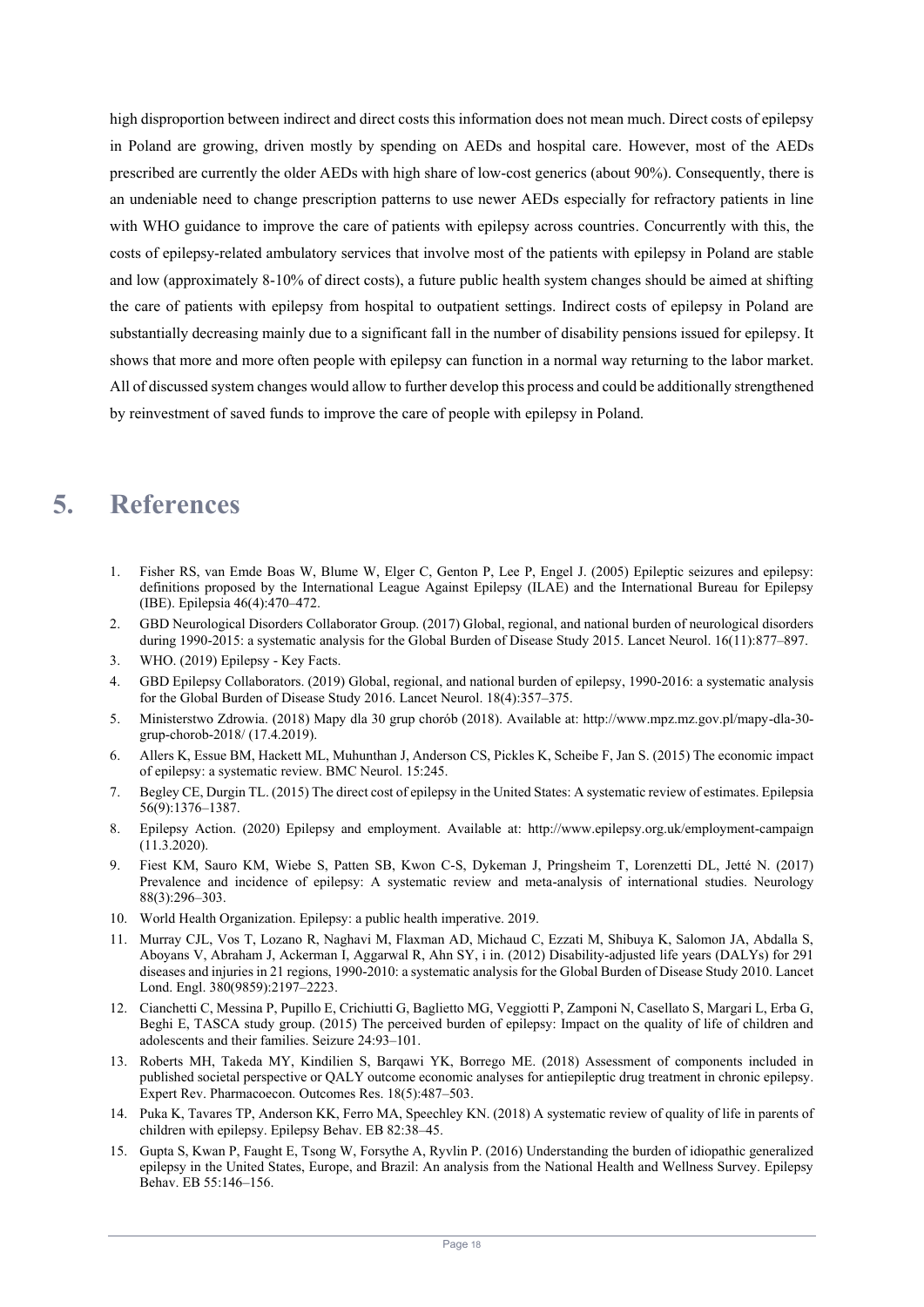- 16. Gupta S, Ryvlin P, Faught E, Tsong W, Kwan P. (2017) Understanding the burden of focal epilepsy as a function of seizure frequency in the United States, Europe, and Brazil. Epilepsia Open 2(2):199–213.
- 17. Willems LM, Richter S, Watermann N, Bauer S, Klein KM, Reese J-P, Schöffski O, Hamer HM, Knake S, Rosenow F, Strzelczyk A. (2018) Trends in resource utilization and prescription of anticonvulsants for patients with active epilepsy in Germany from 2003 to 2013 - A ten-year overview. Epilepsy Behav. EB 83:28–35.
- 18. Jennum P, Sabers A, Christensen J, Ibsen R, Kjellberg J. (2017) Welfare consequences for people with epilepsy and their partners: A matched nationwide study in Denmark. Seizure 49:17–24.
- 19. de Kinderen RJA, Evers SMAA, Rinkens R, Postulart D, Vader CI, Majoie MHJM, Aldenkamp AP. (2014) Side-effects of antiepileptic drugs: the economic burden. Seizure 23(3):184–190.
- 20. Mela A, Staniszewska A, Wrona W, Poniatowski ŁA, Jaroszyński J, Niewada M. (2019) The direct and indirect costs of epilepsy in Poland estimates for 2014-2016 years. Expert Rev. Pharmacoecon. Outcomes Res. 19(3):353–362.
- 21. Bolin K, Berggren F, Landtblom A-M. (2014) Regional variation in prevalence and healthcare utilization due to epilepsy in Sweden. Acta Neurol. Scand. 130(6):354–359.
- 22. Bolin K, Berggren F, Landtblom A-M. (2015) Prevalence and cost of epilepsy in Sweden -- a register-based approach. Acta Neurol. Scand. 131(1):37–44.
- 23. Strzelczyk A, Bergmann A, Biermann V, Braune S, Dieterle L, Forth B, Kortland L-M, Lang M, Peckmann T, Schöffski O, Sigel K-O, Rosenow F. (2016) Neurologist adherence to clinical practice guidelines and costs in patients with newly diagnosed and chronic epilepsy in Germany. Epilepsy Behav. EB 64(Pt A):75–82.
- 24. Majkowski J, Majkowska-Zwolińska B. (2010) Direct and indirect annual costs of patients with epilepsy in Poland: A prospective multicenter study. Epileptologia 18:125–136.
- 25. Cunnama L, Sinanovic E, Ramma L, Foster N, Berrie L, Stevens W, Molapo S, Marokane P, McCarthy K, Churchyard G, Vassall A. (2016) Using Top-down and Bottom-up Costing Approaches in LMICs: The Case for Using Both to Assess the Incremental Costs of New Technologies at Scale. Health Econ. 25 Suppl 1:53–66.
- 26. Sowada C, Sagan A, Kowalska-Bobko I. (2019) Poland Health System Review 2019. World Health Organization 2019.
- 27. Zakład Ubezpieczeń Społecznych. (2019) Ważniejsze informacje z zakresu ubezpieczeń społecznych 2018 r. Available at:

https://www.zus.pl/documents/10182/167633/Wa%C5%BCniejsze+informacje+z+Zakresu+Ubezpiecze%C5%84+Spo %C5%82ecznych+2018+r..pdf/de3f5026-98b6-a925-a664-cbd890449ee0 (14.1.2020).

- 28. Kasa Rolniczego Ubezpieczenia Społecznego. (2019) Zestawienie liczby świadczeniobiorców KRUS i osób objętych ubezpieczeniem społecznym rolników w latach 1991-2014. Available at: https://www.krus.gov.pl/krus/krus-wliczbach/zestawienie-liczby-swiadczeniobiorcow-krus-i-osob-objetych-ubezpieczeniem-spolecznym-rolnikow-w-latach-1991-2014/ (14.1.2020).
- 29. Narodowy Bank Polski. (2019) Narodowy Bank Polski Średnie kursy walut. Available at: https://www.nbp.pl/home.aspx?c=/ascx/archa.ascx (2.12.2019).
- 30. [dataset] Central Statistics Office. (2019) Life expectancy in Poland. Available at: https://stat.gov.pl/en/topics/population/life-expectancy/life-expectancy-in-poland,1,3.html (15.11.2019).
- 31. Władysiuk M, Szmurło D, Kostrzewska K, Adamski J, Drzał R, Plisko R, Zuchnicka R, Dobosz K, Wolińska N. (2014) Koszty pośrednie w ocenie technologii medycznych. Metodyka, badanie pilotażowe i rekomendacje. HTA Consulting (na zlecenie INFARMA). Warszawa. Available at: https://www.infarma.pl/assets/files/raporty/Raport\_Koszty\_posrednie\_w\_ocenie\_technologii\_medycznych\_01.pdf (6.9.2019).
- 32. Minister Zdrowia. Rozporządzenie Ministra Zdrowia z dnia 2 kwietnia 2012 r. w sprawie minimalnych wymagań, jakie muszą spełniać analizy uwzględnione we wnioskach o objęcie refundacją i ustalenie urzędowej ceny zbytu oraz o podwyższenie urzędowej ceny zbytu leku, środka spożywczego specjalnego przeznaczenia żywieniowego, wyrobu medycznego, które nie mają odpowiednika refundowanego w danym wskazaniu. 2012.
- 33. Wijnen BFM, Schat SL, de Kinderen RJA, Colon AJ, Ossenblok PPW, Evers SMAA. (2018) Burden of disease of people with epilepsy during an optimized diagnostic trajectory: costs and quality of life. Epilepsy Res. 146:87–93.
- 34. Majkowska-Zwolińska B, Jędrzejczak J, Owczarek K. (2012) Employment in people with epilepsy from the perspectives of patients, neurologists, and the general population. Epilepsy Behav. 25(4):489–494.
- 35. Staniszewska A, Sobiecki M, Duda-Zalewska A, Religioni U, Juszczyk G, Tatara T, Słoniewski R. (2015) Professional activity of people with epilepsy. Med. Pr. 66(3):343–350.
- 36. ZUS. (2019) Portal Statystyczny ZUS. Available at: https://psz.zus.pl/kategorie/absencja-chorobowa/absencjachorobowa-z-tytulu-choroby-wlasnej-osob-ubezpieczonych-w-zus (13.11.2019).
- 37. Kortland L-M, Alfter A, Bähr O, Carl B, Dodel R, Freiman TM, Hubert K, Jahnke K, Knake S, von Podewils F, Reese J-P, Runge U, Senft C, Steinmetz H, Rosenow F, i in. (2016) Costs and cost-driving factors for acute treatment of adults with status epilepticus: A multicenter cohort study from Germany. *Epilepsia* 57(12):2056–2066.
- 38. Strzelczyk A, Ansorge S, Hapfelmeier J, Bonthapally V, Erder MH, Rosenow F. (2017) Costs, length of stay, and mortality of super-refractory status epilepticus: A population-based study from Germany. *Epilepsia* 58(9):1533–1541.
- 39. Klein P, Diaz A, Gasalla T, Whitesides J. (2018) A review of the pharmacology and clinical efficacy of brivaracetam. Clin. Pharmacol. Adv. Appl. 10:1–22.